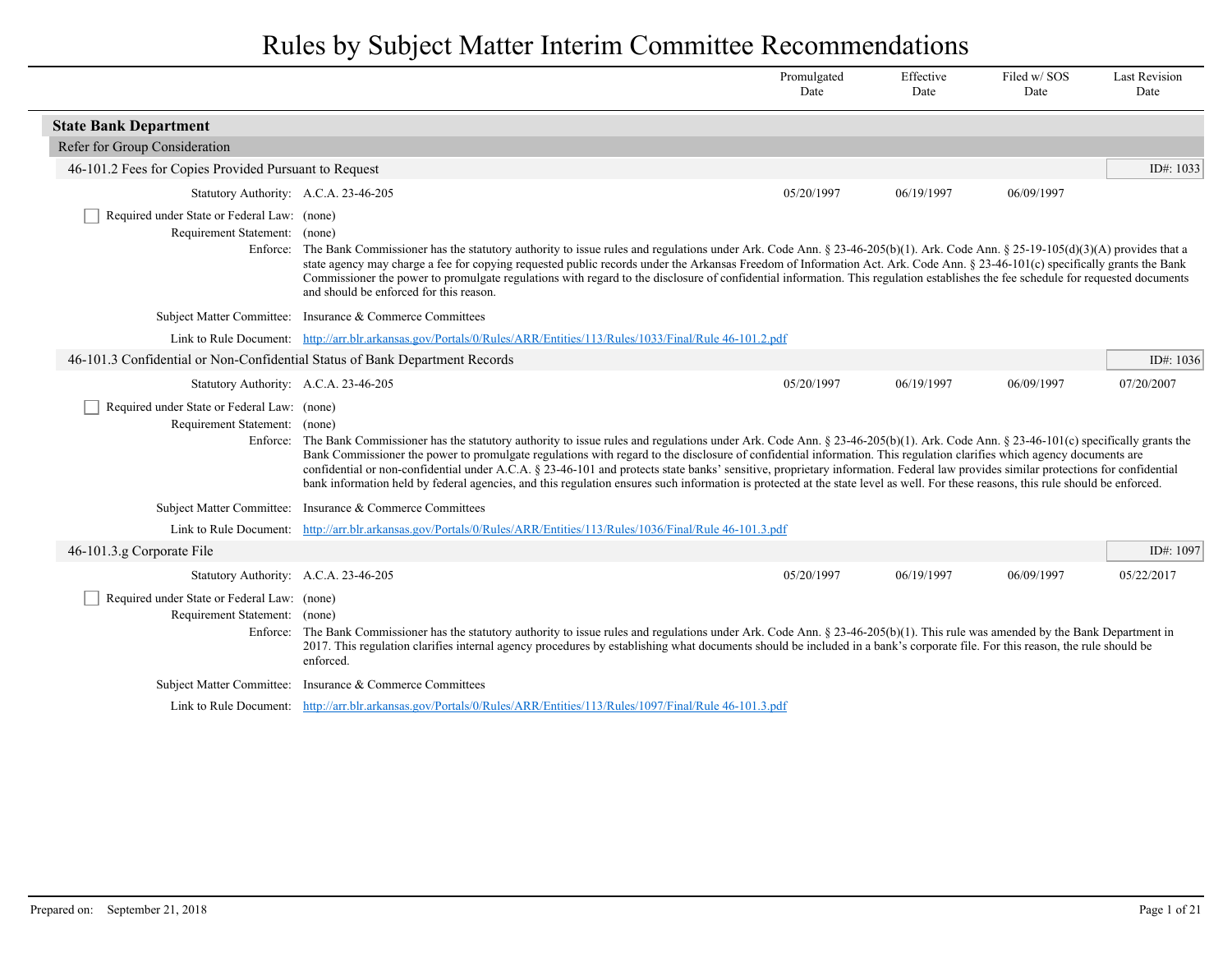|                                                                              |                                                                                                                                                                                                                                                                                                                                                                                                                                                                                                                                                                                                                                                                                                                                                                                                                 | Promulgated<br>Date | Effective<br>Date | Filed w/SOS<br>Date | <b>Last Revision</b><br>Date |
|------------------------------------------------------------------------------|-----------------------------------------------------------------------------------------------------------------------------------------------------------------------------------------------------------------------------------------------------------------------------------------------------------------------------------------------------------------------------------------------------------------------------------------------------------------------------------------------------------------------------------------------------------------------------------------------------------------------------------------------------------------------------------------------------------------------------------------------------------------------------------------------------------------|---------------------|-------------------|---------------------|------------------------------|
| 46-203 Certified Copies and Certificates of Good Standing Fees               |                                                                                                                                                                                                                                                                                                                                                                                                                                                                                                                                                                                                                                                                                                                                                                                                                 |                     |                   |                     | ID#: 1042                    |
| Statutory Authority: A.C.A. 23-46-205                                        |                                                                                                                                                                                                                                                                                                                                                                                                                                                                                                                                                                                                                                                                                                                                                                                                                 | 05/20/1997          | 06/19/1997        | 06/09/1997          |                              |
| Required under State or Federal Law: (none)<br>Requirement Statement: (none) | Enforce: The Bank Commissioner has the statutory authority to issue rules and regulations under Ark. Code Ann. § 23-46-205(b)(1). As the chartering authority for Arkansas state chartered<br>banks, we are responsible for issuing a Certificates of Good Standing upon request. This rule establishes the fee schedule for certified copies and Certificates of Good Standing and<br>should be enforced for this reason.                                                                                                                                                                                                                                                                                                                                                                                      |                     |                   |                     |                              |
|                                                                              | Subject Matter Committee: Insurance & Commerce Committees                                                                                                                                                                                                                                                                                                                                                                                                                                                                                                                                                                                                                                                                                                                                                       |                     |                   |                     |                              |
|                                                                              | Link to Rule Document: http://arr.blr.arkansas.gov/Portals/0/Rules/ARR/Entities/113/Rules/1042/Final/Rule 46-203.pdf                                                                                                                                                                                                                                                                                                                                                                                                                                                                                                                                                                                                                                                                                            |                     |                   |                     |                              |
| 46-207.1 Interest in State Banks; Participation In                           |                                                                                                                                                                                                                                                                                                                                                                                                                                                                                                                                                                                                                                                                                                                                                                                                                 |                     |                   |                     | ID#: 1046                    |
| Statutory Authority: A.C.A. 23-46-205                                        |                                                                                                                                                                                                                                                                                                                                                                                                                                                                                                                                                                                                                                                                                                                                                                                                                 | 05/20/1997          | 06/19/1997        | 06/09/1997          |                              |
| Required under State or Federal Law: (none)<br>Requirement Statement: (none) | Enforce: The Bank Commissioner has the statutory authority to issue rules and regulations under Ark. Code Ann. § 23-46-205(b)(1). Ark. Code Ann. § 23-46-207(b)(1) prohibits person<br>covered by the statute to receive credit from a state chartered financial institution but permits a person subject to the statute to be a depositor and to participate in overdraft<br>programs offered to depositors at a state chartered financial institution if permitted by the Bank Commissioner by rule. This rule clarifies that a person subject to Ark. Code Ann. §<br>23-46-207 may be a depositor in any state chartered bank and participate in overdraft programs so long as the programs are regularly offered as a customer service of the<br>institution. For this reason, the rule should be enforced. |                     |                   |                     |                              |
|                                                                              | Subject Matter Committee: Insurance & Commerce Committees                                                                                                                                                                                                                                                                                                                                                                                                                                                                                                                                                                                                                                                                                                                                                       |                     |                   |                     |                              |
|                                                                              | Link to Rule Document: http://arr.blr.arkansas.gov/Portals/0/Rules/ARR/Entities/113/Rules/1046/Final/Rule 46-207.1.pdf                                                                                                                                                                                                                                                                                                                                                                                                                                                                                                                                                                                                                                                                                          |                     |                   |                     |                              |
| 46-304.1 Applications                                                        |                                                                                                                                                                                                                                                                                                                                                                                                                                                                                                                                                                                                                                                                                                                                                                                                                 |                     |                   |                     | ID#: 1048                    |
| Statutory Authority: A.C.A. 23-46-205                                        |                                                                                                                                                                                                                                                                                                                                                                                                                                                                                                                                                                                                                                                                                                                                                                                                                 | 05/20/1997          | 06/19/1997        | 06/09/1997          |                              |
| Required under State or Federal Law: (none)<br>Requirement Statement: (none) | Enforce: The Bank Commissioner has the statutory authority to issue rules and regulations under Ark. Code Ann. $\S 23-46-205(b)(1)$ . This regulation clarifies what information the agency<br>may request on its application forms. Application requirements must be identified for the public, and this rule should be enforced for this reason.                                                                                                                                                                                                                                                                                                                                                                                                                                                              |                     |                   |                     |                              |
|                                                                              | Subject Matter Committee: Insurance & Commerce Committees                                                                                                                                                                                                                                                                                                                                                                                                                                                                                                                                                                                                                                                                                                                                                       |                     |                   |                     |                              |
|                                                                              | Link to Rule Document: http://arr.blr.arkansas.gov/Portals/0/Rules/ARR/Entities/113/Rules/1048/Final/Rule 46-304.1.pdf                                                                                                                                                                                                                                                                                                                                                                                                                                                                                                                                                                                                                                                                                          |                     |                   |                     |                              |
| 46-305.1 Application/Documents                                               |                                                                                                                                                                                                                                                                                                                                                                                                                                                                                                                                                                                                                                                                                                                                                                                                                 |                     |                   |                     | ID#: 1052                    |
| Statutory Authority: A.C.A. 23-46-205                                        |                                                                                                                                                                                                                                                                                                                                                                                                                                                                                                                                                                                                                                                                                                                                                                                                                 | 05/20/1997          | 06/19/1997        | 06/09/1997          | 09/19/2005                   |
| Required under State or Federal Law: (none)<br>Requirement Statement: (none) | Enforce: The Bank Commissioner has the statutory authority to issue rules and regulations under Ark. Code Ann. § 23-46-205(b)(1). This regulation permits applications to be submitted in<br>electronic formats, which makes the application process more efficient and less expensive for applicants. For these reasons, this rule should be enforced.                                                                                                                                                                                                                                                                                                                                                                                                                                                         |                     |                   |                     |                              |
|                                                                              | Subject Matter Committee: Insurance & Commerce Committees                                                                                                                                                                                                                                                                                                                                                                                                                                                                                                                                                                                                                                                                                                                                                       |                     |                   |                     |                              |
|                                                                              | Link to Rule Document: http://arr.blr.arkansas.gov/Portals/0/Rules/ARR/Entities/113/Rules/1052/Final/Rule 46-305.1.pdf                                                                                                                                                                                                                                                                                                                                                                                                                                                                                                                                                                                                                                                                                          |                     |                   |                     |                              |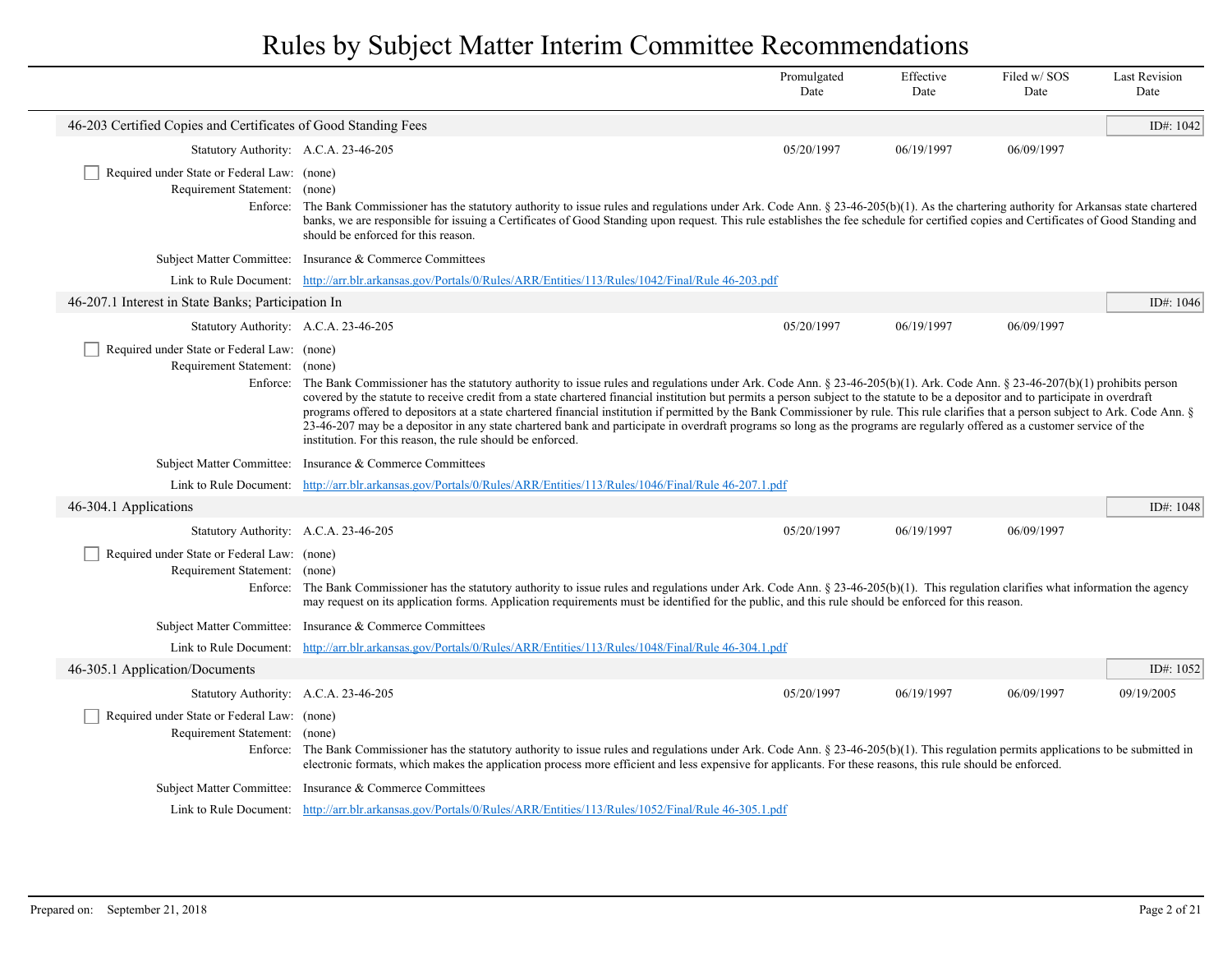|                                                                              |                                                                                                                                                                                                                                                                                                                                                                                                                                                                                                                                               | Promulgated<br>Date | Effective<br>Date | Filed w/SOS<br>Date | <b>Last Revision</b><br>Date |
|------------------------------------------------------------------------------|-----------------------------------------------------------------------------------------------------------------------------------------------------------------------------------------------------------------------------------------------------------------------------------------------------------------------------------------------------------------------------------------------------------------------------------------------------------------------------------------------------------------------------------------------|---------------------|-------------------|---------------------|------------------------------|
| 46-402.1 Meetings of the Board; Regular Meeting Dates                        |                                                                                                                                                                                                                                                                                                                                                                                                                                                                                                                                               |                     |                   |                     | ID#: 1054                    |
| Statutory Authority: A.C.A. 23-46-205                                        |                                                                                                                                                                                                                                                                                                                                                                                                                                                                                                                                               | 05/20/1997          | 06/19/1997        | 06/09/1997          |                              |
| Required under State or Federal Law: (none)<br>Requirement Statement: (none) | Enforce: The Bank Commissioner has the statutory authority to issue rules and regulations under Ark. Code Ann. $\S 23-46-205(b)(1)$ . This rule establishes the date and time when regular<br>State Banking Board meetings are held. Banking Board meetings are public and this rule provides clear guidance to the public on when meetings will be held. For this reason, this<br>rule should be enforced.                                                                                                                                   |                     |                   |                     |                              |
|                                                                              | Subject Matter Committee: Insurance & Commerce Committees                                                                                                                                                                                                                                                                                                                                                                                                                                                                                     |                     |                   |                     |                              |
|                                                                              | Link to Rule Document: http://arr.blr.arkansas.gov/Portals/0/Rules/ARR/Entities/113/Rules/1054/Final/Rule 46-402.1.pdf                                                                                                                                                                                                                                                                                                                                                                                                                        |                     |                   |                     |                              |
|                                                                              | 46-403.1 Publication Requirements. Applications Before the State Banking Board                                                                                                                                                                                                                                                                                                                                                                                                                                                                |                     |                   |                     | ID#: $1060$                  |
| Statutory Authority: A.C.A. 23-46-205                                        |                                                                                                                                                                                                                                                                                                                                                                                                                                                                                                                                               | 06/24/1999          | 07/16/1999        | 07/06/1999          | 05/22/2017                   |
| Required under State or Federal Law: (none)<br>Requirement Statement: (none) | Enforce: The Bank Commissioner has the statutory authority to issue rules and regulations under Ark. Code Ann. $\S 23-46-205(b)(1)$ . This rule was amended by the Bank Department in<br>2017. A.C.A. §23-46-403 provides that applications submitted under the statute "shall give notice of filing in accordance with State Bank Department regulations." This rule<br>establishes the notice requirements for applications submitted under A.C.A. § 23-46-403 as is required by the statute. For this reason, the rule should be enforced. |                     |                   |                     |                              |
|                                                                              | Subject Matter Committee: Insurance & Commerce Committees                                                                                                                                                                                                                                                                                                                                                                                                                                                                                     |                     |                   |                     |                              |
|                                                                              | Link to Rule Document: http://arr.blr.arkansas.gov/Portals/0/Rules/ARR/Entities/113/Rules/1060/Final/Rule 46-403.1.pdf                                                                                                                                                                                                                                                                                                                                                                                                                        |                     |                   |                     |                              |
|                                                                              | 46-404.1 Application Filing Fees. Applications to be Presented to the State Banking Board                                                                                                                                                                                                                                                                                                                                                                                                                                                     |                     |                   |                     | ID#: 1079                    |
| Statutory Authority: A.C.A. 23-46-205                                        |                                                                                                                                                                                                                                                                                                                                                                                                                                                                                                                                               | 05/20/1997          | 06/19/1997        | 06/09/1997          | 03/22/2007                   |
| Required under State or Federal Law: (none)<br>Requirement Statement: (none) | Enforce: The Bank Commissioner has the statutory authority to issue rules and regulations under Ark. Code Ann. § 23-46-205(b)(1). A.C.A. § 23-46-404 states the State Banking Board<br>shall have the power to set fees to defray the costs associated with processing and investigating applications. This rule establishes the fee schedule for such applications in<br>accordance with the statute, and this rule should be enforced for this reason.                                                                                      |                     |                   |                     |                              |
|                                                                              | Subject Matter Committee: Insurance & Commerce Committees                                                                                                                                                                                                                                                                                                                                                                                                                                                                                     |                     |                   |                     |                              |
|                                                                              | Link to Rule Document: http://arr.blr.arkansas.gov/Portals/0/Rules/ARR/Entities/113/Rules/1079/Final/Rule 46-404.1.pdf                                                                                                                                                                                                                                                                                                                                                                                                                        |                     |                   |                     |                              |
|                                                                              | 46-404.2 Application Filing Fees. Applications which are not filed before the State Banking Board                                                                                                                                                                                                                                                                                                                                                                                                                                             |                     |                   |                     | ID#: 1080                    |
| Statutory Authority: A.C.A. 23-46-205                                        |                                                                                                                                                                                                                                                                                                                                                                                                                                                                                                                                               | 05/20/1997          | 06/19/1997        | 06/09/1997          | 03/22/2007                   |
| Required under State or Federal Law: (none)<br>Requirement Statement: (none) | Enforce: The Bank Commissioner has the statutory authority to issue rules and regulations under Ark. Code Ann. § 23-46-205(b)(1). A.C.A. § 23-46-404 states the State Banking Board<br>shall have the power to set fees to defray the costs associated with processing and investigating applications. This rule establishes the fee schedule for such applications in<br>accordance with the statute, and this rule should be enforced for this reason.                                                                                      |                     |                   |                     |                              |
|                                                                              | Subject Matter Committee: Insurance & Commerce Committees                                                                                                                                                                                                                                                                                                                                                                                                                                                                                     |                     |                   |                     |                              |
|                                                                              | Link to Rule Document: http://arr.blr.arkansas.gov/Portals/0/Rules/ARR/Entities/113/Rules/1080/Final/Rule 46-404.2.pdf                                                                                                                                                                                                                                                                                                                                                                                                                        |                     |                   |                     |                              |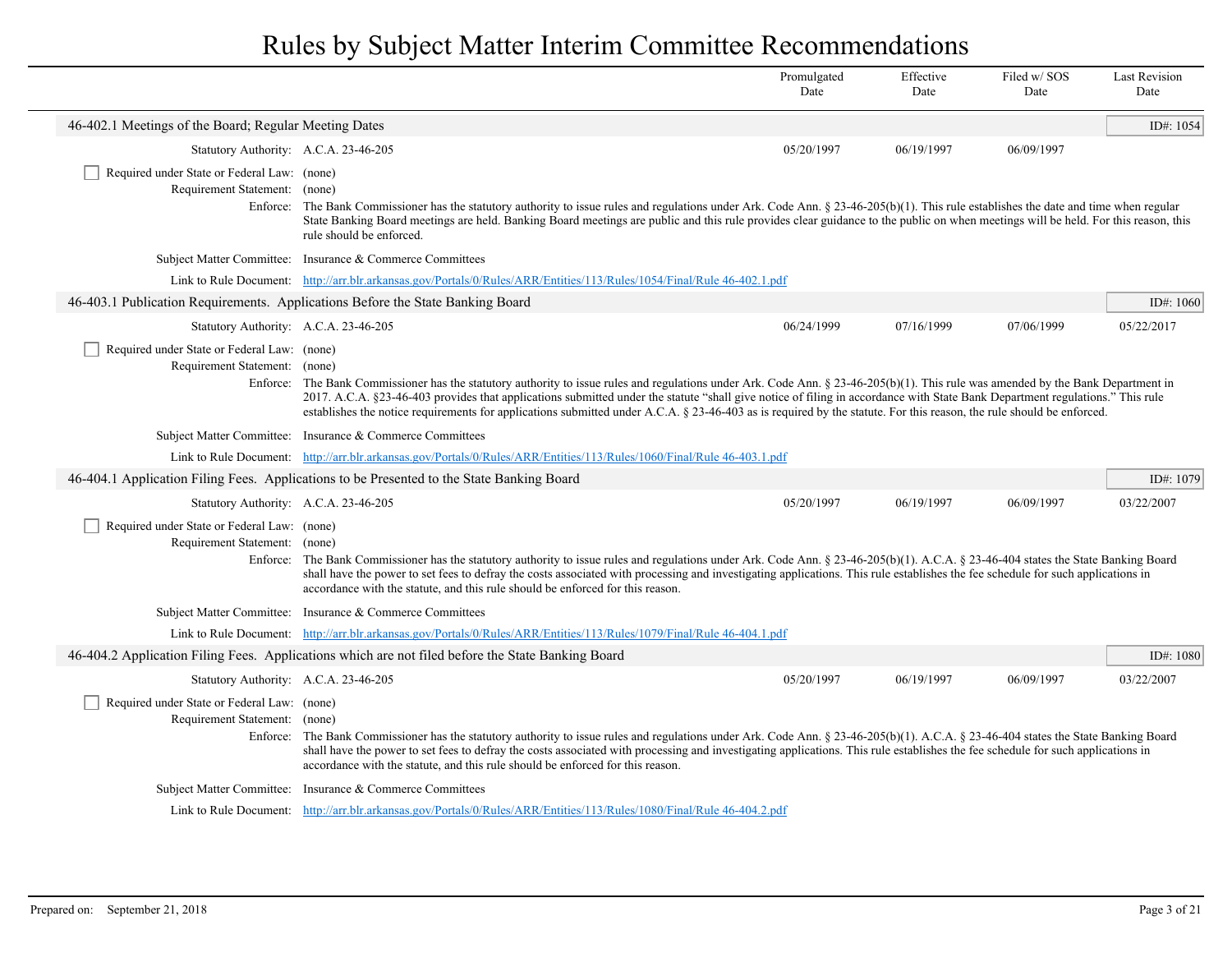|                                                                              |                                                                                                                                                                                                                                                                                                                                                                                                                                                                                      | Promulgated<br>Date | Effective<br>Date | Filed w/SOS<br>Date | <b>Last Revision</b><br>Date |
|------------------------------------------------------------------------------|--------------------------------------------------------------------------------------------------------------------------------------------------------------------------------------------------------------------------------------------------------------------------------------------------------------------------------------------------------------------------------------------------------------------------------------------------------------------------------------|---------------------|-------------------|---------------------|------------------------------|
| 46-406.1 Hearings. Filing Fees for Written/Official Protests                 |                                                                                                                                                                                                                                                                                                                                                                                                                                                                                      |                     |                   |                     | ID#: $1081$                  |
| Statutory Authority: A.C.A. 23-46-205                                        |                                                                                                                                                                                                                                                                                                                                                                                                                                                                                      | 05/20/1997          | 06/19/1997        | 06/09/1997          | 03/22/2007                   |
| Required under State or Federal Law: (none)<br>Requirement Statement: (none) | Enforce: The Bank Commissioner has the statutory authority to issue rules and regulations under Ark. Code Ann. § 23-46-205(b)(1). A.C.A. § 23-46-407 requires the State Bank<br>Department to set a fee between \$2,000.00 and \$5,000.00 for the filing an application protest under the statute. This rule sets the fee amount as required by statute and should be<br>enforced.                                                                                                   |                     |                   |                     |                              |
|                                                                              | Subject Matter Committee: Insurance & Commerce Committees                                                                                                                                                                                                                                                                                                                                                                                                                            |                     |                   |                     |                              |
|                                                                              | Link to Rule Document: http://arr.blr.arkansas.gov/Portals/0/Rules/ARR/Entities/113/Rules/1081/Final/Rule 46-406.1.pdf                                                                                                                                                                                                                                                                                                                                                               |                     |                   |                     |                              |
|                                                                              | 46-406.2 Adjudicative Hearings Before the State Banking Board and/or Commissioner                                                                                                                                                                                                                                                                                                                                                                                                    |                     |                   |                     | ID#: 1082                    |
|                                                                              | Statutory Authority: A.C. A. 23-46-205                                                                                                                                                                                                                                                                                                                                                                                                                                               | 05/20/1997          | 06/19/1997        | 06/09/1997          | 03/22/1997                   |
| Required under State or Federal Law: (none)<br>Requirement Statement: (none) | Enforce: The Bank Commissioner has the statutory authority to issue rules and regulations under Ark. Code Ann. $\S$ 23-46-205(b)(1). This rule establishes internal agency procedures for<br>conducting adjudicative hearings and is in current use by the State Bank Department. This rule should be enforced for these reasons.                                                                                                                                                    |                     |                   |                     |                              |
|                                                                              | Subject Matter Committee: Insurance & Commerce Committees                                                                                                                                                                                                                                                                                                                                                                                                                            |                     |                   |                     |                              |
|                                                                              | Link to Rule Document: http://arr.blr.arkansas.gov/Portals/0/Rules/ARR/Entities/113/Rules/1082/Final/Rule 46-406.2.pdf                                                                                                                                                                                                                                                                                                                                                               |                     |                   |                     |                              |
| 46-407.1 Rehearing Modifications                                             |                                                                                                                                                                                                                                                                                                                                                                                                                                                                                      |                     |                   |                     | ID#: 1083                    |
| Statutory Authority: A.C.A. 23-46-205                                        |                                                                                                                                                                                                                                                                                                                                                                                                                                                                                      | 05/20/1997          | 06/19/1997        | 06/09/1997          |                              |
| Required under State or Federal Law: (none)<br>Requirement Statement: (none) | Enforce: The Bank Commissioner has the statutory authority to issue rules and regulations under Ark. Code Ann. $\S 23-46-205(b)(1)$ . This rule clarifies that until a final written decision is<br>served to the parties of hearing the Bank Commissioner or State Bank Board may reverse, modify, or rehear a decision formerly reached. The rule should be enforced for this<br>reason.                                                                                           |                     |                   |                     |                              |
|                                                                              | Subject Matter Committee: Insurance & Commerce Committees                                                                                                                                                                                                                                                                                                                                                                                                                            |                     |                   |                     |                              |
|                                                                              | Link to Rule Document: http://arr.blr.arkansas.gov/Portals/0/Rules/ARR/Entities/113/Rules/1083/Final/Rule 46-407.1.pdf                                                                                                                                                                                                                                                                                                                                                               |                     |                   |                     |                              |
| 46-509.1 Assessment Fees                                                     |                                                                                                                                                                                                                                                                                                                                                                                                                                                                                      |                     |                   |                     | ID#: 1085                    |
| Statutory Authority: A.C.A. 23-46-205                                        |                                                                                                                                                                                                                                                                                                                                                                                                                                                                                      | 07/19/2001          | 09/07/2001        | 08/28/2001          |                              |
| Required under State or Federal Law: (none)<br>Requirement Statement: (none) | Enforce: The Bank Commissioner has the statutory authority to issue rules and regulations under Ark. Code Ann. $\S 23-46-205(b)(1)$ . This rule requires assessment fees payable to the State<br>Bank Department under Ark. Code Ann. § 23-46-509 be sent by automated processing (i.e. electronically). Use of the automated process is more efficient and reduces risk for the<br>assessed entities and the State Bank Department. This rule should be enforced for these reasons. |                     |                   |                     |                              |
|                                                                              | Subject Matter Committee: Insurance & Commerce Committees                                                                                                                                                                                                                                                                                                                                                                                                                            |                     |                   |                     |                              |
|                                                                              | Link to Rule Document: http://arr.blr.arkansas.gov/Portals/0/Rules/ARR/Entities/113/Rules/1085/Final/Rule 46-509.1.pdf                                                                                                                                                                                                                                                                                                                                                               |                     |                   |                     |                              |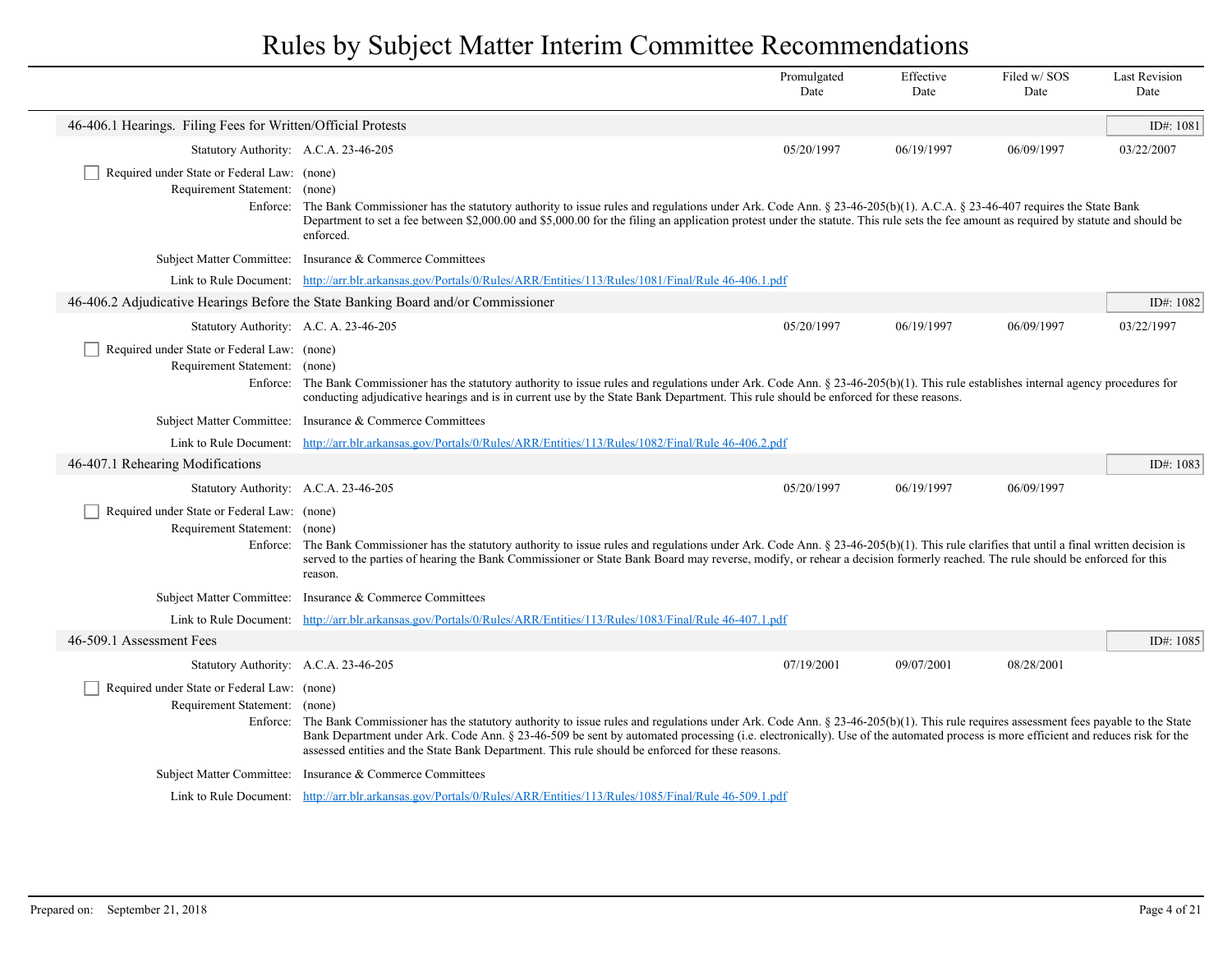|                                                                                          |                                                                                                                                                                                                                                                                                                                                                                                                                                                                                                                                                                                                                                                                                                                                                                                                                                  | Promulgated<br>Date | Effective<br>Date | Filed w/SOS<br>Date | <b>Last Revision</b><br>Date |
|------------------------------------------------------------------------------------------|----------------------------------------------------------------------------------------------------------------------------------------------------------------------------------------------------------------------------------------------------------------------------------------------------------------------------------------------------------------------------------------------------------------------------------------------------------------------------------------------------------------------------------------------------------------------------------------------------------------------------------------------------------------------------------------------------------------------------------------------------------------------------------------------------------------------------------|---------------------|-------------------|---------------------|------------------------------|
| 46-511.1 Bank Retention of Records                                                       |                                                                                                                                                                                                                                                                                                                                                                                                                                                                                                                                                                                                                                                                                                                                                                                                                                  |                     |                   |                     | ID#: 1086                    |
| Statutory Authority: A.C.A. 23-46-205                                                    |                                                                                                                                                                                                                                                                                                                                                                                                                                                                                                                                                                                                                                                                                                                                                                                                                                  | 10/16/1997          | 11/20/1997        | 11/10/1997          |                              |
| Required under State or Federal Law: (none)<br>Requirement Statement: (none)<br>Enforce: | The Bank Commissioner has the statutory authority to issue rules and regulations under Ark. Code Ann. $\S 23-46-205(b)(1)$ . Ark. Code Ann. $\S 23-46-511(d)$ requires the Bank<br>Commissioner to establish by rule the period and type of records retained by state banks or subsidiary trust companies in addition to those required by statute. The record retention<br>schedule established by this rule gives state banks and our examiners guidance on what documents shall be kept and for how long. This rule is required by statute and should be<br>enforced for this reason.                                                                                                                                                                                                                                         |                     |                   |                     |                              |
|                                                                                          | Subject Matter Committee: Insurance & Commerce Committees                                                                                                                                                                                                                                                                                                                                                                                                                                                                                                                                                                                                                                                                                                                                                                        |                     |                   |                     |                              |
|                                                                                          | Link to Rule Document: http://arr.blr.arkansas.gov/Portals/0/Rules/ARR/Entities/113/Rules/1086/Final/Rule 46-511.1.pdf                                                                                                                                                                                                                                                                                                                                                                                                                                                                                                                                                                                                                                                                                                           |                     |                   |                     |                              |
| 47-101.1 Warehousing Mortgages and Other Loans                                           |                                                                                                                                                                                                                                                                                                                                                                                                                                                                                                                                                                                                                                                                                                                                                                                                                                  |                     |                   |                     | ID#: 1088                    |
| Statutory Authority: A.C.A. 23-46-205                                                    |                                                                                                                                                                                                                                                                                                                                                                                                                                                                                                                                                                                                                                                                                                                                                                                                                                  | 05/20/1997          | 06/19/1997        | 06/09/1997          |                              |
| Required under State or Federal Law: (none)<br>Requirement Statement: (none)             | Enforce: The Bank Commissioner has the statutory authority to issue rules and regulations under Ark. Code Ann. § 23-46-205(b)(1). This rule clarifies that mortgages or other loans will not<br>count towards the state bank's legal lending limit if the state bank is acting as an agent in warehousing mortgages and gives state banks greater freedom in conducting this type of<br>business. There is no statutory guidance regarding this issue, and for this reason, this rule should be enforced.                                                                                                                                                                                                                                                                                                                        |                     |                   |                     |                              |
|                                                                                          | Subject Matter Committee: Insurance & Commerce Committees                                                                                                                                                                                                                                                                                                                                                                                                                                                                                                                                                                                                                                                                                                                                                                        |                     |                   |                     |                              |
|                                                                                          | Link to Rule Document: http://arr.blr.arkansas.gov/Portals/0/Rules/ARR/Entities/113/Rules/1088/Final/Rule 47-101.1.pdf                                                                                                                                                                                                                                                                                                                                                                                                                                                                                                                                                                                                                                                                                                           |                     |                   |                     |                              |
| 47-101.2 Incidential Powers                                                              |                                                                                                                                                                                                                                                                                                                                                                                                                                                                                                                                                                                                                                                                                                                                                                                                                                  |                     |                   |                     | ID#: 1089                    |
| Statutory Authority: A.C.A. 23-46-205                                                    |                                                                                                                                                                                                                                                                                                                                                                                                                                                                                                                                                                                                                                                                                                                                                                                                                                  | 05/20/1997          | 06/19/1997        | 06/09/1997          |                              |
| Required under State or Federal Law: (none)<br>Requirement Statement:                    | (none)<br>Enforce: The Bank Commissioner has the statutory authority to issue rules and regulations under Ark. Code Ann. $\S 23-46-205(b)(1)$ . This rule clarifies that the Bank Commissioner and<br>State Banking Board reference the Comptroller of the Currency's interpretation of the National Bank Act in their assessment of what constitutes "powers incidental to the business<br>of banking" under Ark. Code Ann. § 23-47-101(b). However, the rule further clarifies that state banks shall not be permitted to exercise powers not authorized in Arkansas Code.<br>This rule permits state banks to engage in activities similar to nationally chartered banks and ensures that national banks do not have a competitive advantage over state banks in<br>Arkansas. This rule should be enforced for these reasons. |                     |                   |                     |                              |
|                                                                                          | Subject Matter Committee: Insurance & Commerce Committees                                                                                                                                                                                                                                                                                                                                                                                                                                                                                                                                                                                                                                                                                                                                                                        |                     |                   |                     |                              |
|                                                                                          | Link to Rule Document: http://arr.blr.arkansas.gov/Portals/0/Rules/ARR/Entities/113/Rules/1089/Final/Rule 47-101.2.pdf                                                                                                                                                                                                                                                                                                                                                                                                                                                                                                                                                                                                                                                                                                           |                     |                   |                     |                              |
| 47-101.2.a Gift Card Disclosures                                                         |                                                                                                                                                                                                                                                                                                                                                                                                                                                                                                                                                                                                                                                                                                                                                                                                                                  |                     |                   |                     | ID#: 1091                    |
| Statutory Authority: A.C.A. 23-46-205                                                    |                                                                                                                                                                                                                                                                                                                                                                                                                                                                                                                                                                                                                                                                                                                                                                                                                                  | 05/20/1997          | 06/19/1997        | 06/09/1997          | 07/20/2007                   |
| Required under State or Federal Law: (none)<br>Requirement Statement: (none)             | Enforce: The Bank Commissioner has the statutory authority to issue rules and regulations under Ark. Code Ann. § 23-46-205(b)(1). Additionally, the Fair Gift Card Act (Act 304 of 2007,<br>codified at Ark. Code Ann. § 4-88-701, et seq.), gave the State Bank Department regulatory authority over the sale of gift cards by state chartered banks, and the Fair Gift Card Act<br>states the State Bank Department "shall promulgate rules" pertaining to the sale of such gift cards. See Ark. Code Ann. § 4-88-706. This rule was adopted to meet this mandate, and<br>since the Fair Gift Card Act is still in force, the rule should be enforced.                                                                                                                                                                         |                     |                   |                     |                              |
|                                                                                          | Subject Matter Committee: Insurance & Commerce Committees                                                                                                                                                                                                                                                                                                                                                                                                                                                                                                                                                                                                                                                                                                                                                                        |                     |                   |                     |                              |
|                                                                                          | Link to Rule Document: http://arr.blr.arkansas.gov/Portals/0/Rules/ARR/Entities/113/Rules/1091/Final/Rule 47-101.2(a).pdf                                                                                                                                                                                                                                                                                                                                                                                                                                                                                                                                                                                                                                                                                                        |                     |                   |                     |                              |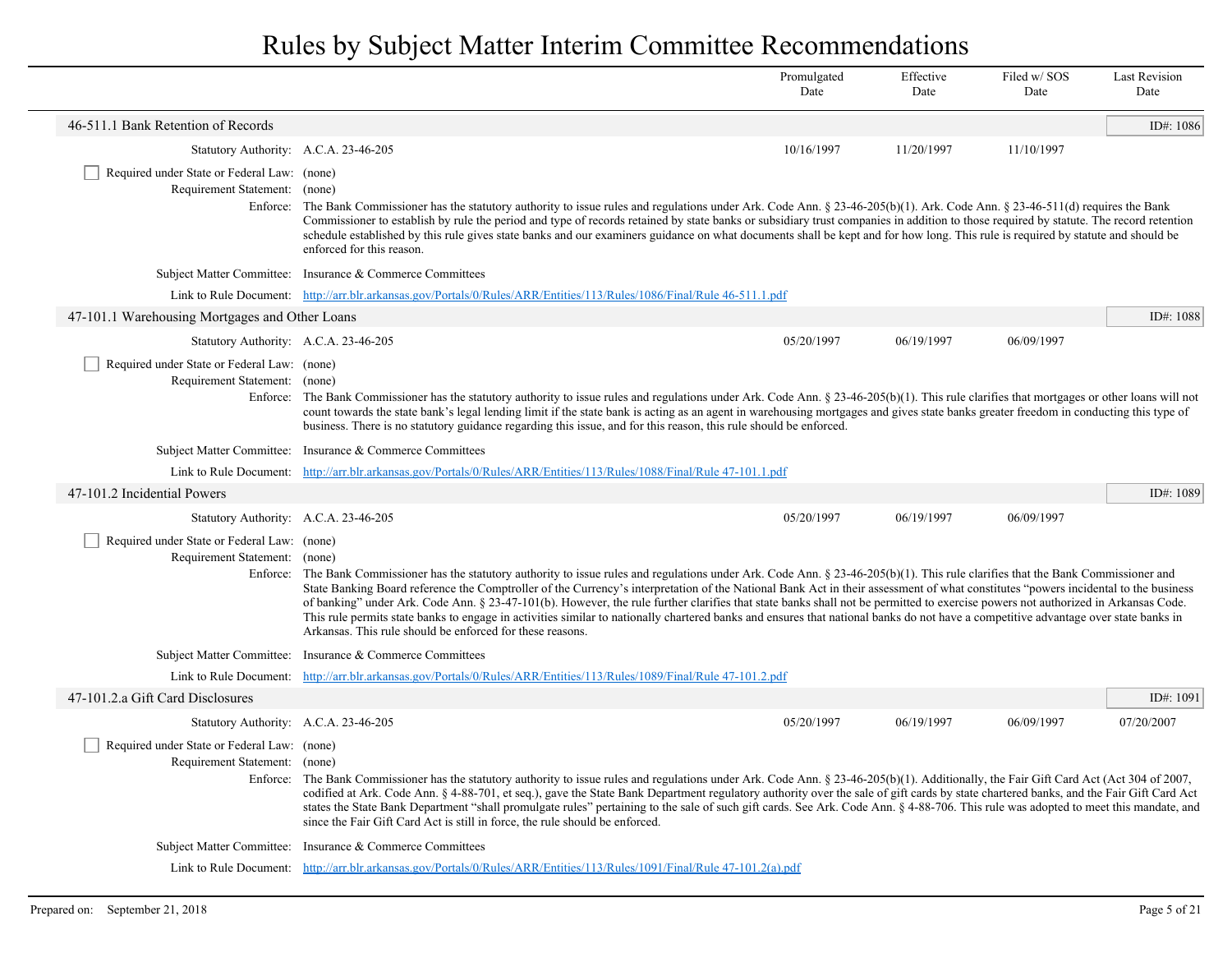|                                                                              |                                                                                                                                                                                                                                                                                                                                                                                                                                                                                                                                                                      | Promulgated<br>Date | Effective<br>Date | Filed w/SOS<br>Date | <b>Last Revision</b><br>Date |
|------------------------------------------------------------------------------|----------------------------------------------------------------------------------------------------------------------------------------------------------------------------------------------------------------------------------------------------------------------------------------------------------------------------------------------------------------------------------------------------------------------------------------------------------------------------------------------------------------------------------------------------------------------|---------------------|-------------------|---------------------|------------------------------|
| 47-101.3 Wild Card Statute                                                   |                                                                                                                                                                                                                                                                                                                                                                                                                                                                                                                                                                      |                     |                   |                     | ID#: 1093                    |
| Statutory Authority: A.C.A. 23-46-205                                        |                                                                                                                                                                                                                                                                                                                                                                                                                                                                                                                                                                      | 05/20/1997          | 06/19/1997        | 06/09/1997          |                              |
| Required under State or Federal Law: (none)<br>Requirement Statement:        | (none)<br>Enforce: The Bank Commissioner has the statutory authority to issue rules and regulations under Ark. Code Ann. § 23-46-205(b)(1). Ark. Code Ann. § 23-47-101(c) authorizes the Bank<br>Commissioner to permit state banks to engage in the same activities as national banks. This rule clarifies that such authority may only be granted by a written order from the Bank<br>Commissioner. This regulation should be enforced since it provides the specific requirements and procedures by which the Bank Commissioner may invoke the Wild Card Statute. |                     |                   |                     |                              |
|                                                                              | Subject Matter Committee: Insurance & Commerce Committees                                                                                                                                                                                                                                                                                                                                                                                                                                                                                                            |                     |                   |                     |                              |
|                                                                              | Link to Rule Document: http://arr.blr.arkansas.gov/Portals/0/Rules/ARR/Entities/113/Rules/1093/Final/Rule 47-101.3.pdf                                                                                                                                                                                                                                                                                                                                                                                                                                               |                     |                   |                     |                              |
|                                                                              | 47-101.4 Disposition of Income from the Sale of Credit Life Insurance or Debt Cancellation Contracts                                                                                                                                                                                                                                                                                                                                                                                                                                                                 |                     |                   |                     | ID#: 1094                    |
| Statutory Authority: A.C.A. 23-46-205                                        |                                                                                                                                                                                                                                                                                                                                                                                                                                                                                                                                                                      | 05/20/1997          | 06/19/1997        | 06/09/1997          |                              |
| Required under State or Federal Law: (none)<br>Requirement Statement: (none) | Enforce: The Bank Commissioner has the statutory authority to issue rules and regulations under Ark. Code Ann. § 23-46-205(b)(1). This rule is required in order to provide details on the<br>limitations for the disposition of income from the sale of credit life insurance or debt cancellation contracts, and for this reason, should be enforced.                                                                                                                                                                                                              |                     |                   |                     |                              |
|                                                                              | Subject Matter Committee: Insurance & Commerce Committees                                                                                                                                                                                                                                                                                                                                                                                                                                                                                                            |                     |                   |                     |                              |
|                                                                              | Link to Rule Document: http://arr.blr.arkansas.gov/Portals/0/Rules/ARR/Entities/113/Rules/1094/Final/Rule 47-101.4.pdf                                                                                                                                                                                                                                                                                                                                                                                                                                               |                     |                   |                     |                              |
| 47-101.5 Guaranties                                                          |                                                                                                                                                                                                                                                                                                                                                                                                                                                                                                                                                                      |                     |                   |                     | ID#: 1098                    |
| Statutory Authority: A.C.A. 23-46-205                                        |                                                                                                                                                                                                                                                                                                                                                                                                                                                                                                                                                                      | 05/20/1997          | 06/19/1997        | 06/09/1997          |                              |
| Required under State or Federal Law: (none)<br>Requirement Statement: (none) | Enforce: The Bank Commissioner has the statutory authority to issue rules and regulations under Ark. Code Ann. § 23-46-205(b)(1). This rule is required in order to detail the circumstances<br>under which a bank may serve as a guarantor, and should be enforced for this reason.                                                                                                                                                                                                                                                                                 |                     |                   |                     |                              |
|                                                                              | Subject Matter Committee: Insurance & Commerce Committees                                                                                                                                                                                                                                                                                                                                                                                                                                                                                                            |                     |                   |                     |                              |
|                                                                              | Link to Rule Document: http://arr.blr.arkansas.gov/Portals/0/Rules/ARR/Entities/113/Rules/1098/Final/Rule 47-101.5.pdf                                                                                                                                                                                                                                                                                                                                                                                                                                               |                     |                   |                     |                              |
| 47-101.6 Computer Services by Bank or Operating Subsidiary                   |                                                                                                                                                                                                                                                                                                                                                                                                                                                                                                                                                                      |                     |                   |                     | ID#: 1099                    |
| Statutory Authority: A.C.A. 23-46-205                                        |                                                                                                                                                                                                                                                                                                                                                                                                                                                                                                                                                                      | 05/20/1997          | 06/19/1997        | 06/09/1997          |                              |
| Required under State or Federal Law: (none)<br>Requirement Statement: (none) | Enforce: The Bank Commissioner has the statutory authority to issue rules and regulations under Ark. Code Ann. $\S 23-46-205(b)(1)$ . This rule permits state banks to use computer services<br>in the same manner as national banks. This makes our state banks more efficient and keeps them competitive with national banks. For these reasons, this rule should be enforced.                                                                                                                                                                                     |                     |                   |                     |                              |
| Subject Matter Committee:                                                    | Insurance & Commerce Committees                                                                                                                                                                                                                                                                                                                                                                                                                                                                                                                                      |                     |                   |                     |                              |
|                                                                              | Link to Rule Document: http://arr.blr.arkansas.gov/Portals/0/Rules/ARR/Entities/113/Rules/1099/Final/Rule 47-101.6.pdf                                                                                                                                                                                                                                                                                                                                                                                                                                               |                     |                   |                     |                              |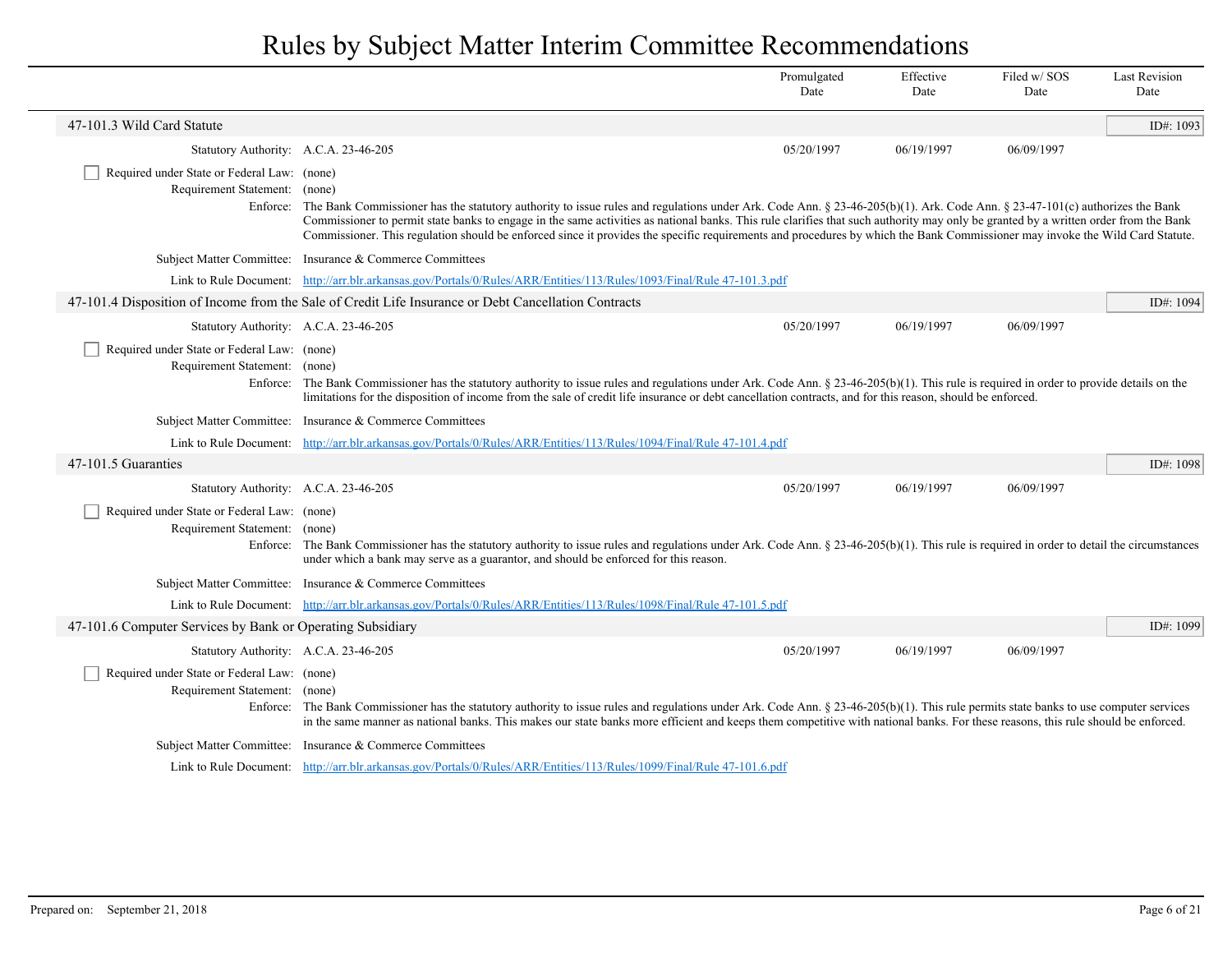|                                                                              |                                                                                                                                                                                                                                                                                                                                                                                                                                                                                                                                                | Promulgated<br>Date | Effective<br>Date | Filed w/SOS<br>Date | <b>Last Revision</b><br>Date |
|------------------------------------------------------------------------------|------------------------------------------------------------------------------------------------------------------------------------------------------------------------------------------------------------------------------------------------------------------------------------------------------------------------------------------------------------------------------------------------------------------------------------------------------------------------------------------------------------------------------------------------|---------------------|-------------------|---------------------|------------------------------|
| 47-101.7 Messenger Service                                                   |                                                                                                                                                                                                                                                                                                                                                                                                                                                                                                                                                |                     |                   |                     | ID#: 1101                    |
| Statutory Authority: A.C.A. 23-46-205                                        |                                                                                                                                                                                                                                                                                                                                                                                                                                                                                                                                                | 05/20/1997          | 06/19/1997        | 06/09/1997          | 05/22/2017                   |
| Required under State or Federal Law: (none)<br>Requirement Statement: (none) | Enforce: The Bank Commissioner has the statutory authority to issue rules and regulations under Ark. Code Ann. $\S 23-46-205(b)(1)$ . This rule was amended by the Bank Department in<br>2017 to update the rule to reflect current business practices. The rule permits messenger services to pick up deposits from bank customers and electronically deposit the funds with<br>the bank instead of making a physical delivery to the bank. This rule permits state banks to operate more efficiently and should be enforced for this reason. |                     |                   |                     |                              |
|                                                                              | Subject Matter Committee: Insurance & Commerce Committees                                                                                                                                                                                                                                                                                                                                                                                                                                                                                      |                     |                   |                     |                              |
|                                                                              | Link to Rule Document: http://arr.blr.arkansas.gov/Portals/0/Rules/ARR/Entities/113/Rules/1101/Final/Rule 47-101.7.pdf                                                                                                                                                                                                                                                                                                                                                                                                                         |                     |                   |                     |                              |
| 47-101.8 Power to Borrow                                                     |                                                                                                                                                                                                                                                                                                                                                                                                                                                                                                                                                |                     |                   |                     | ID#: 1102                    |
| Statutory Authority: A.C.A. 23-46-205                                        |                                                                                                                                                                                                                                                                                                                                                                                                                                                                                                                                                | 05/20/1997          | 06/19/1997        | 06/09/1997          |                              |
| Required under State or Federal Law: (none)<br>Requirement Statement: (none) | Enforce: The Bank Commissioner has the statutory authority to issue rules and regulations under Ark. Code Ann. § 23-46-205(b)(1). This rule clarifies that with the exception of issuing<br>capital notes, borrowing by state banks does not require the Bank Commissioners prior approval, and should be enforced for this reason.                                                                                                                                                                                                            |                     |                   |                     |                              |
|                                                                              | Subject Matter Committee: Insurance & Commerce Committees                                                                                                                                                                                                                                                                                                                                                                                                                                                                                      |                     |                   |                     |                              |
|                                                                              | Link to Rule Document: http://arr.blr.arkansas.gov/Portals/0/Rules/ARR/Entities/113/Rules/1102/Final/Rule 47-101.8.pdf                                                                                                                                                                                                                                                                                                                                                                                                                         |                     |                   |                     |                              |
|                                                                              | 47-204.1 Identification Requirements for the Transfer or Closure of Pay on Death Deposit Accounts                                                                                                                                                                                                                                                                                                                                                                                                                                              |                     |                   |                     | ID#: 1108                    |
| Statutory Authority: A.C.A. 23-46-205                                        |                                                                                                                                                                                                                                                                                                                                                                                                                                                                                                                                                | 08/04/2015          | 11/02/2015        | 09/29/2015          |                              |
| Required under State or Federal Law: (none)<br>Requirement Statement: (none) | Enforce: The Bank Commissioner has the statutory authority to issue rules and regulations under Ark. Code Ann. $\S 23-46-205(b)(1)$ . Ark. Code Ann. $\S 23-47-204(e)(4)$ states that the State<br>Bank Department shall promulgate rules establishing the procedures a state bank must take before transferring ownership, closing, and distributing proceeds from a deposit<br>account. This rule establishes these procedures, and since Ark. Code Ann. § $23-47-204(e)(4)$ is still a current law, this rule should be enforced.           |                     |                   |                     |                              |
|                                                                              | Subject Matter Committee: Insurance & Commerce Committees                                                                                                                                                                                                                                                                                                                                                                                                                                                                                      |                     |                   |                     |                              |
|                                                                              | Link to Rule Document: http://arr.blr.arkansas.gov/Portals/0/Rules/ARR/Entities/113/Rules/1108/Final/Rule 47-204.1.pdf                                                                                                                                                                                                                                                                                                                                                                                                                         |                     |                   |                     |                              |
| 47-401.1 Investment, Corporate Debt Obligations                              |                                                                                                                                                                                                                                                                                                                                                                                                                                                                                                                                                |                     |                   |                     | ID#: 1110                    |
| Statutory Authority: A.C.A. 23-46-205                                        |                                                                                                                                                                                                                                                                                                                                                                                                                                                                                                                                                | 05/20/1997          | 06/19/1997        | 06/09/1997          | 09/03/1999                   |
| Required under State or Federal Law: (none)<br>Requirement Statement: (none) | Enforce: The Bank Commissioner has the statutory authority to issue rules and regulations under Ark. Code Ann. § 23-46-205(b)(1). This rule clarifies what debt securities a bank may hold<br>and the limited circumstances in which a bank may hold stock. This rule provides needed guidance to state chartered banks and promotes safe and sound banking practices. For<br>these reasons, this rule should be enforced.                                                                                                                     |                     |                   |                     |                              |
|                                                                              | Subject Matter Committee: Insurance & Commerce Committees                                                                                                                                                                                                                                                                                                                                                                                                                                                                                      |                     |                   |                     |                              |
|                                                                              | Link to Rule Document: http://arr.blr.arkansas.gov/Portals/0/Rules/ARR/Entities/113/Rules/1110/Final/Rule 47-401.1.pdf                                                                                                                                                                                                                                                                                                                                                                                                                         |                     |                   |                     |                              |

 $\overline{\phantom{a}}$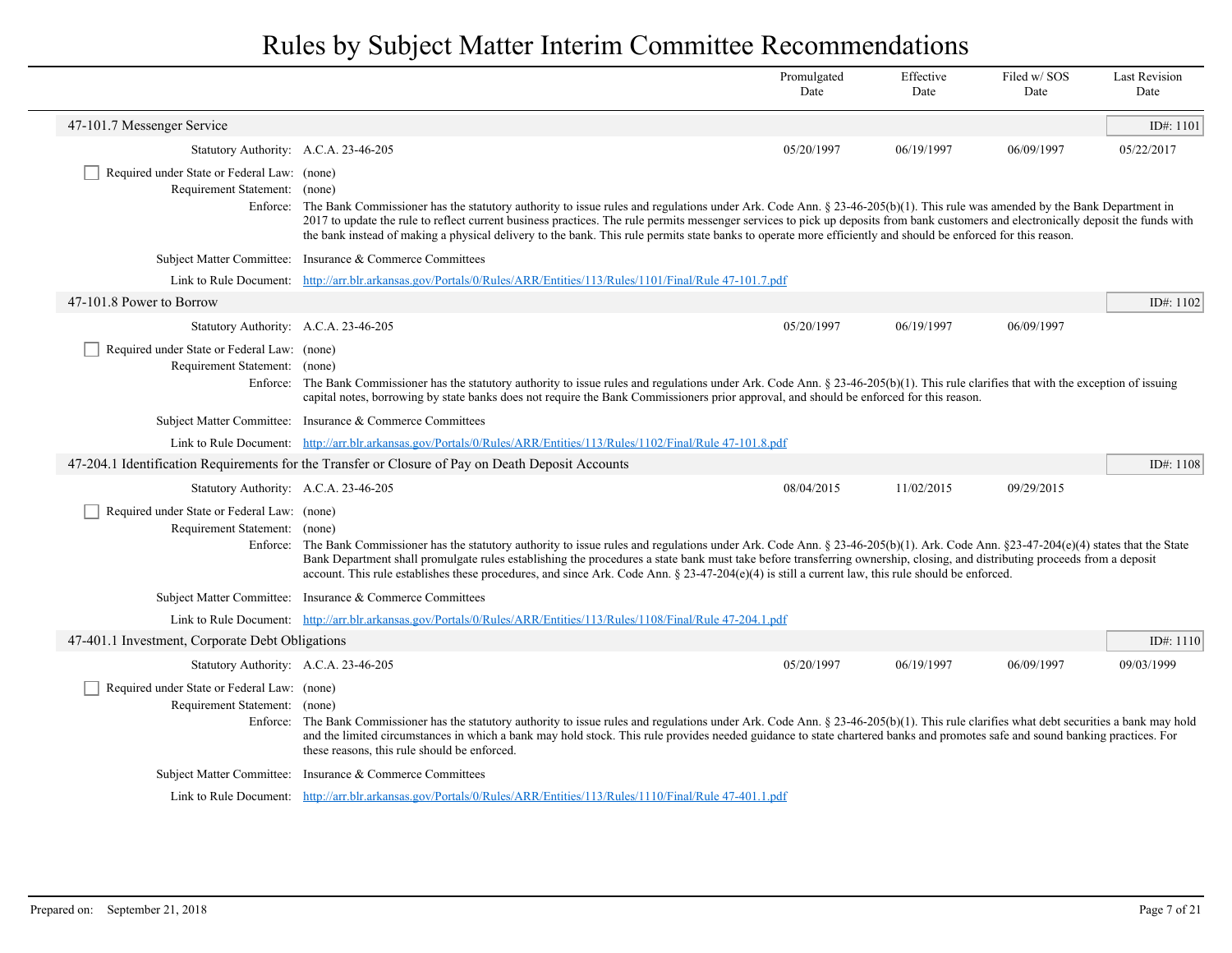|                                                                              |                                                                                                                                                                                                                                                                                                                                                                                                                                                   | Promulgated<br>Date | Effective<br>Date | Filed w/SOS<br>Date | <b>Last Revision</b><br>Date |
|------------------------------------------------------------------------------|---------------------------------------------------------------------------------------------------------------------------------------------------------------------------------------------------------------------------------------------------------------------------------------------------------------------------------------------------------------------------------------------------------------------------------------------------|---------------------|-------------------|---------------------|------------------------------|
| 47-401.2 Investment, Consumer Paper                                          |                                                                                                                                                                                                                                                                                                                                                                                                                                                   |                     |                   |                     | ID#: 1114                    |
| Statutory Authority: A.C.A. 23-46-205                                        |                                                                                                                                                                                                                                                                                                                                                                                                                                                   | 05/20/1997          | 06/19/1997        | 06/09/1997          | 09/19/2005                   |
| Required under State or Federal Law: (none)<br>Requirement Statement: (none) | Enforce: The Bank Commissioner has the statutory authority to issue rules and regulations under Ark. Code Ann. $\S 23-46-205(b)(1)$ . This rule clarifies state banks' loan limit for consumer<br>paper. This limit helps ensure safe and sound banking practices and should be enforced for this reason.                                                                                                                                         |                     |                   |                     |                              |
|                                                                              | Subject Matter Committee: Insurance & Commerce Committees                                                                                                                                                                                                                                                                                                                                                                                         |                     |                   |                     |                              |
|                                                                              | Link to Rule Document: http://arr.blr.arkansas.gov/Portals/0/Rules/ARR/Entities/113/Rules/1114/Final/Rule 47-401.2.pdf                                                                                                                                                                                                                                                                                                                            |                     |                   |                     |                              |
| 47-401.3 Revenue Obligations                                                 |                                                                                                                                                                                                                                                                                                                                                                                                                                                   |                     |                   |                     | ID#: 1115                    |
| Statutory Authority: A.C.A. 23-46-205                                        |                                                                                                                                                                                                                                                                                                                                                                                                                                                   | 05/20/1997          | 06/19/1997        | 06/09/1997          |                              |
| Required under State or Federal Law: (none)<br>Requirement Statement: (none) | Enforce: The Bank Commissioner has the statutory authority to issue rules and regulations under Ark. Code Ann. § 23-46-205(b)(1). This rule clarifies the limits on how many revenue<br>bonds a state bank may hold. This promotes the safety and soundness of state banks by limiting the amount of bonds being held to 20% of the bank's capital. For this reason, this<br>rule should be enforced.                                             |                     |                   |                     |                              |
|                                                                              | Subject Matter Committee: Insurance & Commerce Committees                                                                                                                                                                                                                                                                                                                                                                                         |                     |                   |                     |                              |
|                                                                              | Link to Rule Document: http://arr.blr.arkansas.gov/Portals/0/Rules/ARR/Entities/113/Rules/1115/Final/Rule 47-401.3.pdf                                                                                                                                                                                                                                                                                                                            |                     |                   |                     |                              |
| 47-401.4 Trading Accounts                                                    |                                                                                                                                                                                                                                                                                                                                                                                                                                                   |                     |                   |                     | ID#: $1203$                  |
| Statutory Authority: A.C.A. 23-46-205                                        |                                                                                                                                                                                                                                                                                                                                                                                                                                                   | 05/20/1997          | 06/19/1997        | 06/09/1997          |                              |
| Required under State or Federal Law: (none)<br>Requirement Statement: (none) | Enforce: The Bank Commissioner has the statutory authority to issue rules and regulations under Ark. Code Ann. § 23-46-205(b)(1). This rule establishes procedures for state banks to<br>follow if they decide to establish a trading account. This rule promotes safe and sound banking practices and helps to mitigate risk for banks wishing to engage in this high risk<br>business activity. For these reasons, the rule should be enforced. |                     |                   |                     |                              |
|                                                                              | Subject Matter Committee: Insurance & Commerce Committees                                                                                                                                                                                                                                                                                                                                                                                         |                     |                   |                     |                              |
|                                                                              | Link to Rule Document: http://arr.blr.arkansas.gov/Portals/0/Rules/ARR/Entities/113/Rules/1203/Final/Rule 47-401.4.pdf                                                                                                                                                                                                                                                                                                                            |                     |                   |                     |                              |
|                                                                              | 47-501.2 Combining Loans to Parent Corporations and Subsidiary, and Loans to Separate Subsidiaries                                                                                                                                                                                                                                                                                                                                                |                     |                   |                     | ID#: $1120$                  |
| Statutory Authority: A.C.A. 23-46-205                                        |                                                                                                                                                                                                                                                                                                                                                                                                                                                   | 05/20/1997          | 06/19/1997        | 06/09/1997          |                              |
| Required under State or Federal Law: (none)<br>Requirement Statement: (none) | Enforce: The Bank Commissioner has the statutory authority to issue rules and regulations under Ark. Code Ann. § 23-46-205(b)(1). This rule clarifies how loan limits should be calculated<br>in regard to loans made to a parent corporation and its subsidiary. This rule promotes safe and sound banking practices and helps to mitigate risk for banks. For these reasons, the<br>rule should be enforced.                                    |                     |                   |                     |                              |
|                                                                              | Subject Matter Committee: Insurance & Commerce Committees                                                                                                                                                                                                                                                                                                                                                                                         |                     |                   |                     |                              |
|                                                                              | Link to Rule Document: http://arr.blr.arkansas.gov/Portals/0/Rules/ARR/Entities/113/Rules/1120/Final/Rule 47-501.2.pdf                                                                                                                                                                                                                                                                                                                            |                     |                   |                     |                              |

 $\overline{\phantom{a}}$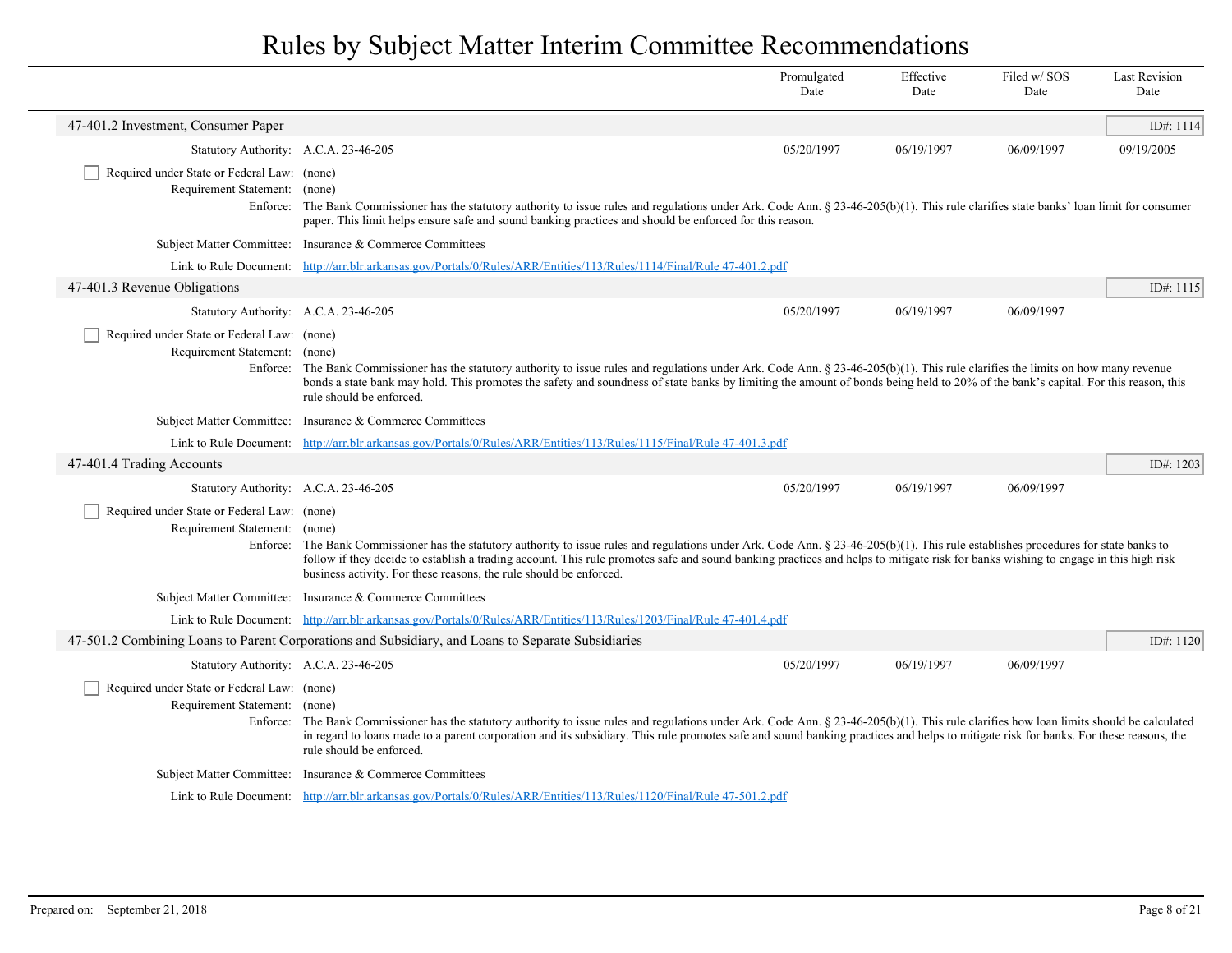|                                                                              |                                                                                                                                                                                                                                                                                                                                           | Promulgated<br>Date                                                                                                                                                                                                                                                                                                                                                                                                                                                                              | Effective<br>Date | Filed w/SOS<br>Date | <b>Last Revision</b><br>Date |  |  |  |
|------------------------------------------------------------------------------|-------------------------------------------------------------------------------------------------------------------------------------------------------------------------------------------------------------------------------------------------------------------------------------------------------------------------------------------|--------------------------------------------------------------------------------------------------------------------------------------------------------------------------------------------------------------------------------------------------------------------------------------------------------------------------------------------------------------------------------------------------------------------------------------------------------------------------------------------------|-------------------|---------------------|------------------------------|--|--|--|
| 47-501.3 Total Indebtedness                                                  |                                                                                                                                                                                                                                                                                                                                           |                                                                                                                                                                                                                                                                                                                                                                                                                                                                                                  |                   |                     | ID#: 1121                    |  |  |  |
| Statutory Authority: A.C.A. 23-46-205                                        |                                                                                                                                                                                                                                                                                                                                           | 10/11/2012                                                                                                                                                                                                                                                                                                                                                                                                                                                                                       | 01/01/2013        | 11/08/2012          |                              |  |  |  |
| Requirement Statement: Federal Mandate<br>Enforce:                           | Required under State or Federal Law: Section 611 of the Dodd-Frank Wall Street Reform and Consumer Protection Act                                                                                                                                                                                                                         | The Bank Commissioner has the statutory authority to issue rules and regulations under Ark. Code Ann. § 23-46-205(b)(1). This regulation was adopted to permit state chartered<br>banks to engage in derivative transactions under 12 U.S.C. 84(b)(3) in accordance with Section 611 of the Dodd-Frank Wall Street Reform and Consumer Protection Act. Since<br>Section 611 of the Dodd-Frank Wall Street Reform and Consumer Protection Act is still current law, this rule should be enforced. |                   |                     |                              |  |  |  |
|                                                                              | Subject Matter Committee: Insurance & Commerce Committees                                                                                                                                                                                                                                                                                 |                                                                                                                                                                                                                                                                                                                                                                                                                                                                                                  |                   |                     |                              |  |  |  |
| Link to Rule Document:                                                       | http://arr.blr.arkansas.gov/Portals/0/Rules/ARR/Entities/113/Rules/1121/Final/Rule 47-501.3.pdf                                                                                                                                                                                                                                           |                                                                                                                                                                                                                                                                                                                                                                                                                                                                                                  |                   |                     |                              |  |  |  |
| 47-502.1 Drafts or Bills of Exchange                                         |                                                                                                                                                                                                                                                                                                                                           |                                                                                                                                                                                                                                                                                                                                                                                                                                                                                                  |                   |                     | ID#: $1123$                  |  |  |  |
| Statutory Authority: A.C.A. 23-46-205                                        |                                                                                                                                                                                                                                                                                                                                           | 05/20/1997                                                                                                                                                                                                                                                                                                                                                                                                                                                                                       | 06/19/1997        | 06/09/1997          |                              |  |  |  |
| Required under State or Federal Law: (none)<br>Requirement Statement: (none) | Enforce: The Bank Commissioner has the statutory authority to issue rules and regulations as may under Ark. Code Ann. § 23-46-205(b)(1). This rule clarifies how the statutory exemption<br>for drafts and bills of exchange from loan limits is applied under Ark. Code Ann. 23-47-502. For this reason, the statute should be enforced. |                                                                                                                                                                                                                                                                                                                                                                                                                                                                                                  |                   |                     |                              |  |  |  |
|                                                                              | Subject Matter Committee: Insurance & Commerce Committees                                                                                                                                                                                                                                                                                 |                                                                                                                                                                                                                                                                                                                                                                                                                                                                                                  |                   |                     |                              |  |  |  |
|                                                                              | Link to Rule Document: http://arr.blr.arkansas.gov/Portals/0/Rules/ARR/Entities/113/Rules/1123/Final/Rule 47-502.1.pdf                                                                                                                                                                                                                    |                                                                                                                                                                                                                                                                                                                                                                                                                                                                                                  |                   |                     |                              |  |  |  |
| 47-502.2 Obligations Drawn Against Existing Values                           |                                                                                                                                                                                                                                                                                                                                           |                                                                                                                                                                                                                                                                                                                                                                                                                                                                                                  |                   |                     | ID#: 1124                    |  |  |  |
| Statutory Authority: A.C.A. 23-46-205                                        |                                                                                                                                                                                                                                                                                                                                           | 05/20/1997                                                                                                                                                                                                                                                                                                                                                                                                                                                                                       | 06/19/1997        | 06/09/1997          |                              |  |  |  |
| Required under State or Federal Law: (none)<br>Requirement Statement: (none) | Enforce: The Bank Commissioner has the statutory authority to issue rules and regulations under Ark. Code Ann. § 23-46-205(b)(1). This rule clarifies how the statutory exemption for<br>obligations drawn against existing values is applied under Ark. Code Ann. §23-47-502. For this reason, the statute should be enforced.           |                                                                                                                                                                                                                                                                                                                                                                                                                                                                                                  |                   |                     |                              |  |  |  |
|                                                                              | Subject Matter Committee: Insurance & Commerce Committees                                                                                                                                                                                                                                                                                 |                                                                                                                                                                                                                                                                                                                                                                                                                                                                                                  |                   |                     |                              |  |  |  |
| Link to Rule Document:                                                       | http://arr.blr.arkansas.gov/Portals/0/Rules/ARR/Entities/113/Rules/1124/Final/Rule 47-502.2.pdf                                                                                                                                                                                                                                           |                                                                                                                                                                                                                                                                                                                                                                                                                                                                                                  |                   |                     |                              |  |  |  |
| 47-502.3 Obligations Secured by Certain Transferable Documents of Title      |                                                                                                                                                                                                                                                                                                                                           |                                                                                                                                                                                                                                                                                                                                                                                                                                                                                                  |                   |                     | ID#: 1126                    |  |  |  |
| Statutory Authority: A.C.A. 23-46-205                                        |                                                                                                                                                                                                                                                                                                                                           | 05/20/1997                                                                                                                                                                                                                                                                                                                                                                                                                                                                                       | 06/19/1997        | 06/09/1997          |                              |  |  |  |
| Required under State or Federal Law: (none)<br>Requirement Statement: (none) | Enforce: The Bank Commissioner has the statutory authority to issue rules and regulations under Ark. Code Ann. $\S 23-46-205(b)(1)$ . This rule clarifies how the application of the 115%<br>collateral margin applies to livestock and commodities, and for this reason, this rule should be enforced.                                   |                                                                                                                                                                                                                                                                                                                                                                                                                                                                                                  |                   |                     |                              |  |  |  |
|                                                                              | Subject Matter Committee: Insurance & Commerce Committees                                                                                                                                                                                                                                                                                 |                                                                                                                                                                                                                                                                                                                                                                                                                                                                                                  |                   |                     |                              |  |  |  |
|                                                                              | Link to Rule Document: http://arr.blr.arkansas.gov/Portals/0/Rules/ARR/Entities/113/Rules/1126/Final/Rule 47-502.3.pdf                                                                                                                                                                                                                    |                                                                                                                                                                                                                                                                                                                                                                                                                                                                                                  |                   |                     |                              |  |  |  |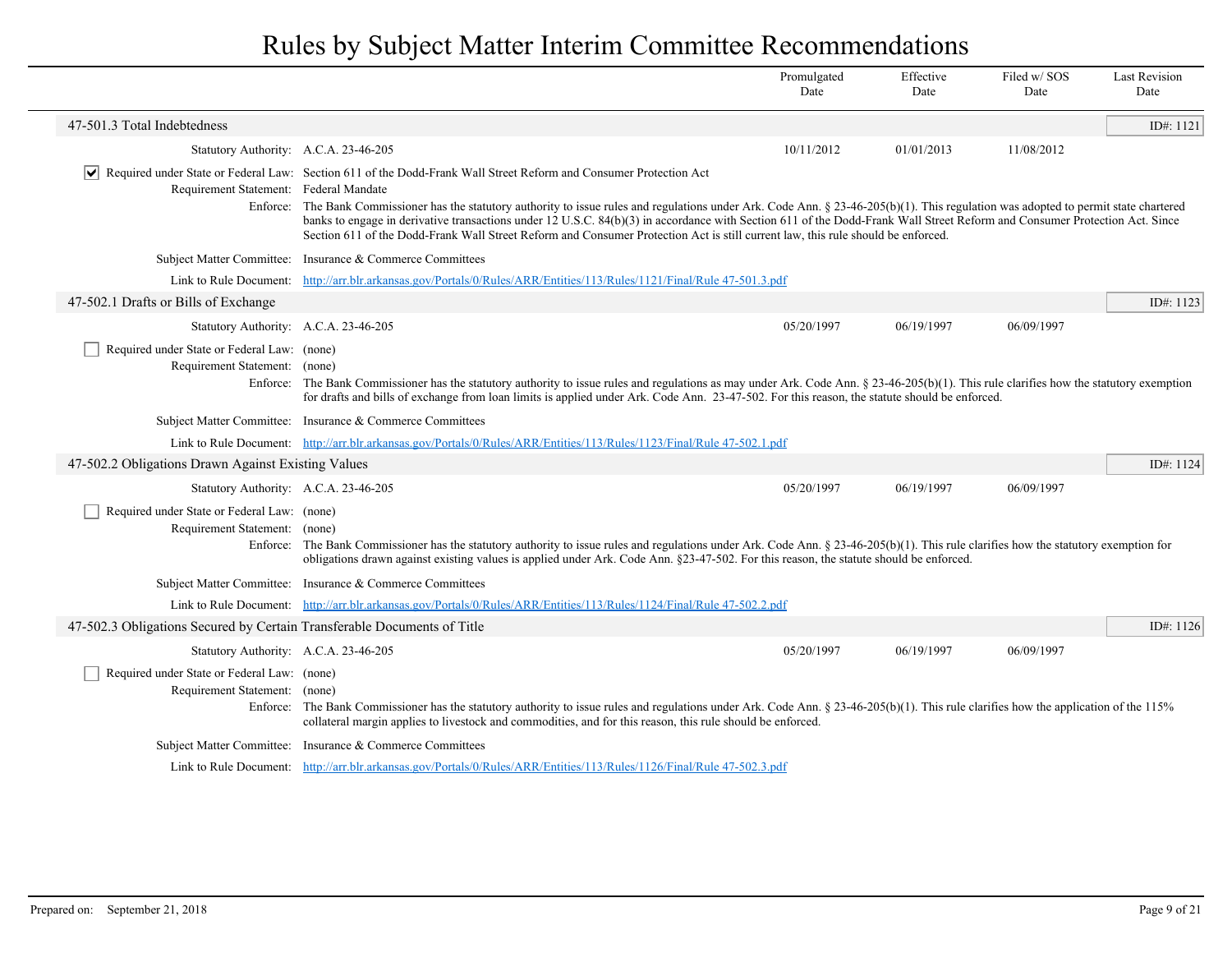|                                                                                   |                                                                                                                                                                                                                                                                                                                                                                                                                                                                                                                          | Promulgated<br>Date | Effective<br>Date | Filed w/SOS<br>Date | <b>Last Revision</b><br>Date |
|-----------------------------------------------------------------------------------|--------------------------------------------------------------------------------------------------------------------------------------------------------------------------------------------------------------------------------------------------------------------------------------------------------------------------------------------------------------------------------------------------------------------------------------------------------------------------------------------------------------------------|---------------------|-------------------|---------------------|------------------------------|
| 47-502.4 Obligations Guaranteed by Farm Service Agency                            |                                                                                                                                                                                                                                                                                                                                                                                                                                                                                                                          |                     |                   |                     | ID#: 1142                    |
| Statutory Authority: A.C.A. 23-46-205                                             |                                                                                                                                                                                                                                                                                                                                                                                                                                                                                                                          | 05/20/1997          | 06/19/1997        | 06/09/1997          |                              |
| Required under State or Federal Law: (none)<br>Requirement Statement:             | (none)<br>Enforce: The Bank Commissioner has the statutory authority to issue rules and regulations under Ark. Code Ann. § 23-46-205(b)(1). This rule clarifies that obligations guaranteed by the<br>Farm Service Agency or the United States Department of Agriculture are free from loan limitations, and this rule should be enforced for this reason.                                                                                                                                                               |                     |                   |                     |                              |
|                                                                                   | Subject Matter Committee: Insurance & Commerce Committees                                                                                                                                                                                                                                                                                                                                                                                                                                                                |                     |                   |                     |                              |
|                                                                                   | Link to Rule Document: http://arr.blr.arkansas.gov/Portals/0/Rules/ARR/Entities/113/Rules/1142/Final/Rule 47-502.4.pdf                                                                                                                                                                                                                                                                                                                                                                                                   |                     |                   |                     |                              |
| 47-502.5 Loans Secured by Certificate of Deposit                                  |                                                                                                                                                                                                                                                                                                                                                                                                                                                                                                                          |                     |                   |                     | ID#: 1143                    |
| Statutory Authority: A.C.A. 23-46-205                                             |                                                                                                                                                                                                                                                                                                                                                                                                                                                                                                                          | 05/20/1997          | 06/19/1997        | 06/09/1997          |                              |
| Required under State or Federal Law: (none)<br>Requirement Statement: (none)      | Enforce: The Bank Commissioner has the statutory authority to issue rules and regulations under Ark. Code Ann. $\S 23-46-205(b)(1)$ . This rule clarifies that a loan secured by a commercial<br>bank certificate of deposit is not subject to a bank's legal loan limit, and this rule should be enforced for this reason.                                                                                                                                                                                              |                     |                   |                     |                              |
|                                                                                   | Subject Matter Committee: Insurance & Commerce Committees                                                                                                                                                                                                                                                                                                                                                                                                                                                                |                     |                   |                     |                              |
|                                                                                   | Link to Rule Document: http://arr.blr.arkansas.gov/Portals/0/Rules/ARR/Entities/113/Rules/1143/Final/Rule 47-502.5.pdf                                                                                                                                                                                                                                                                                                                                                                                                   |                     |                   |                     |                              |
| 47-502.6 Loan Commitments and Standby Letters of Credit                           |                                                                                                                                                                                                                                                                                                                                                                                                                                                                                                                          |                     |                   |                     | ID#: 1144                    |
| Statutory Authority: A.C.A. 23-46-205                                             |                                                                                                                                                                                                                                                                                                                                                                                                                                                                                                                          | 05/20/1997          | 06/19/1997        | 06/09/1997          |                              |
| Required under State or Federal Law: (none)<br>Requirement Statement:<br>Enforce: | (none)<br>The Bank Commissioner has the statutory authority to issue rules and regulations under Ark. Code Ann. $\S 23-46-205(b)(1)$ . This rule clarifies that letters of credit are subject to a<br>bank's legal loan limit effective on the date the letter of credit is issued regardless of whether it has been funded or not. This rule addresses a critical component for the analysis of a<br>loan portfolio and provides for safe and sound banking practices. For these reasons, this rule should be enforced. |                     |                   |                     |                              |
|                                                                                   | Subject Matter Committee: Insurance & Commerce Committees                                                                                                                                                                                                                                                                                                                                                                                                                                                                |                     |                   |                     |                              |
| Link to Rule Document:                                                            | http://arr.blr.arkansas.gov/Portals/0/Rules/ARR/Entities/113/Rules/1144/Final/Rule 47-502.6.pdf                                                                                                                                                                                                                                                                                                                                                                                                                          |                     |                   |                     |                              |
| 47-603.1 Bank Service Companies                                                   |                                                                                                                                                                                                                                                                                                                                                                                                                                                                                                                          |                     |                   |                     | ID#: 1116                    |
| Statutory Authority: A.C.A. 23-46-205                                             |                                                                                                                                                                                                                                                                                                                                                                                                                                                                                                                          | 05/20/1997          | 06/19/1997        | 06/09/1997          |                              |
| Required under State or Federal Law: (none)<br>Requirement Statement:             | (none)<br>Enforce: The Bank Commissioner has the statutory authority to issue rules and regulations under Ark. Code Ann. § 23-46-205(b)(1). This rule clarifies the creation, use, and ownership of<br>bank service companies under Ark. Code Ann. § 23-47-603 and should be enforced for this reason.                                                                                                                                                                                                                   |                     |                   |                     |                              |
|                                                                                   | Subject Matter Committee: Insurance & Commerce Committees                                                                                                                                                                                                                                                                                                                                                                                                                                                                |                     |                   |                     |                              |
|                                                                                   | Link to Rule Document: http://arr.blr.arkansas.gov/Portals/0/Rules/ARR/Entities/113/Rules/1116/Final/Rule 47-603.1.pdf                                                                                                                                                                                                                                                                                                                                                                                                   |                     |                   |                     |                              |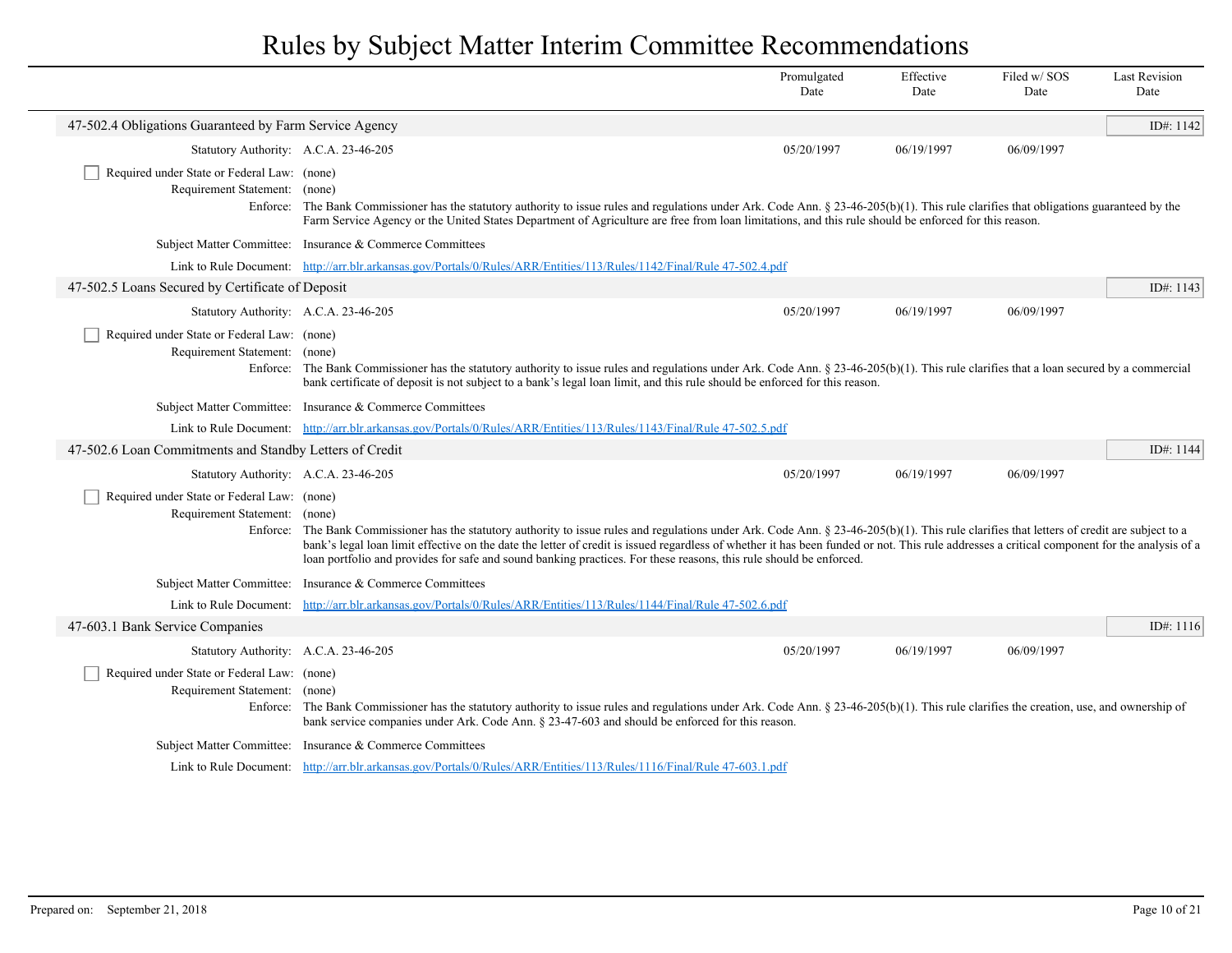|                                                                                          |                                                                                                                                                                                                                                                                                                                                                                                              | Promulgated<br>Date | Effective<br>Date | Filed w/SOS<br>Date | <b>Last Revision</b><br>Date |
|------------------------------------------------------------------------------------------|----------------------------------------------------------------------------------------------------------------------------------------------------------------------------------------------------------------------------------------------------------------------------------------------------------------------------------------------------------------------------------------------|---------------------|-------------------|---------------------|------------------------------|
| 47-603.2 Limitation of Investment                                                        |                                                                                                                                                                                                                                                                                                                                                                                              |                     |                   |                     | ID#: 1117                    |
| Statutory Authority: A.C.A. 23-46-205                                                    |                                                                                                                                                                                                                                                                                                                                                                                              | 05/20/1997          | 06/19/1997        | 06/09/1997          |                              |
| Required under State or Federal Law: (none)<br>Requirement Statement: (none)<br>Enforce: | The Bank Commissioner has the statutory authority to issue rules and regulations under Ark. Code Ann. $\S 23-46-205(b)(1)$ . This rule clarifies that the aggregate of loans to and<br>investment in a bank service company cannot exceed twenty percent of a state bank's capital. This rule promotes safe and sound banking practices and for this reason, the rule<br>should be enforced. |                     |                   |                     |                              |
|                                                                                          | Subject Matter Committee: Insurance & Commerce Committees                                                                                                                                                                                                                                                                                                                                    |                     |                   |                     |                              |
|                                                                                          | Link to Rule Document: http://arr.blr.arkansas.gov/Portals/0/Rules/ARR/Entities/113/Rules/1117/Final/Rule 47-603.2.pdf                                                                                                                                                                                                                                                                       |                     |                   |                     |                              |
| 47-701.1 Activities not Requiring Trust Powers                                           |                                                                                                                                                                                                                                                                                                                                                                                              |                     |                   |                     | ID#: 1146                    |
| Statutory Authority: A.C.A. 23-46-205                                                    |                                                                                                                                                                                                                                                                                                                                                                                              | 05/20/1997          | 06/19/1997        | 06/09/1997          | 03/22/2007                   |
| Required under State or Federal Law: (none)<br>Requirement Statement: (none)             | Enforce: The Bank Commissioner has the statutory authority to issue rules and regulations under Ark. Code Ann. § 23-46-205(b)(1). This rule clarifies which banking activities do not<br>require trust powers under Ark. Code Ann. $\S$ 23-47-701 and should be enforced for this reason.                                                                                                    |                     |                   |                     |                              |
|                                                                                          | Subject Matter Committee: Insurance & Commerce Committees                                                                                                                                                                                                                                                                                                                                    |                     |                   |                     |                              |
|                                                                                          | Link to Rule Document: http://arr.blr.arkansas.gov/Portals/0/Rules/ARR/Entities/113/Rules/1146/Final/Rule 47-701.1.pdf                                                                                                                                                                                                                                                                       |                     |                   |                     |                              |
| 47-701.2 Federal Deposit Insurance Corporation and Federal Reserve Approval              |                                                                                                                                                                                                                                                                                                                                                                                              |                     |                   |                     | ID#: 1147                    |
| Statutory Authority: A.C.A. 23-46-205                                                    |                                                                                                                                                                                                                                                                                                                                                                                              | 05/20/1997          | 06/19/1997        | 06/09/1997          | 03/22/2007                   |
| Required under State or Federal Law: (none)<br>Requirement Statement:                    | (none)<br>Enforce: The Bank Commissioner has the statutory authority to issue rules and regulations under Ark. Code Ann. § 23-46-205(b)(1). This rule clarifies that a bank must seek approval from<br>their federal regulator before adopting trust powers. This rule promotes safe and sound banking practices and for this reason, the rule should be enforced.                           |                     |                   |                     |                              |
|                                                                                          | Subject Matter Committee: Insurance & Commerce Committees                                                                                                                                                                                                                                                                                                                                    |                     |                   |                     |                              |
|                                                                                          | Link to Rule Document: http://arr.blr.arkansas.gov/Portals/0/Rules/ARR/Entities/113/Rules/1147/Final/Rule 47-701.2.pdf                                                                                                                                                                                                                                                                       |                     |                   |                     |                              |
| 47-701.3 Title to Trust Securities in Name of Nominee                                    |                                                                                                                                                                                                                                                                                                                                                                                              |                     |                   |                     | ID#: 1148                    |
| Statutory Authority: A.C.A. 23-46-205                                                    |                                                                                                                                                                                                                                                                                                                                                                                              | 05/20/1997          | 06/19/1997        | 06/09/1997          | 03/22/2007                   |
| Required under State or Federal Law: (none)<br>Requirement Statement: (none)             | Enforce: The Bank Commissioner has the statutory authority to issue rules and regulations under Ark. Code Ann. § 23-46-205(b)(1). This rule establishes the procedures for a bank to place<br>title to trust securities in the name of a nominee, and this rule should be enforced for this reason.                                                                                          |                     |                   |                     |                              |
|                                                                                          | Subject Matter Committee: Insurance & Commerce Committees                                                                                                                                                                                                                                                                                                                                    |                     |                   |                     |                              |
|                                                                                          | Link to Rule Document: http://arr.blr.arkansas.gov/Portals/0/Rules/ARR/Entities/113/Rules/1148/Final/Rule 47-701.3.pdf                                                                                                                                                                                                                                                                       |                     |                   |                     |                              |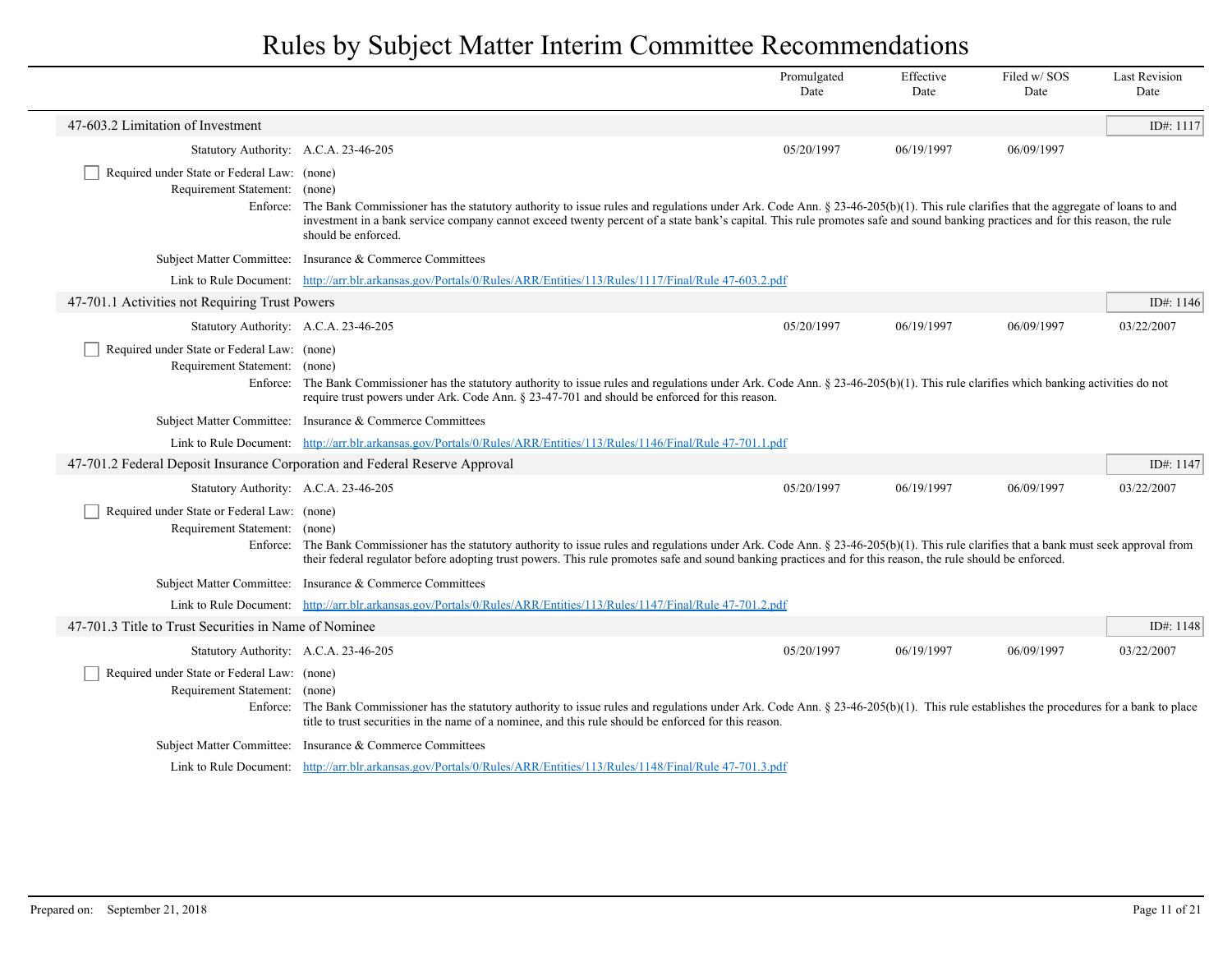|                                                                              |                                                                                                                                                                                                                                                                                                                                                                                                                                         | Promulgated<br>Date | Effective<br>Date | Filed w/SOS<br>Date | <b>Last Revision</b><br>Date |  |
|------------------------------------------------------------------------------|-----------------------------------------------------------------------------------------------------------------------------------------------------------------------------------------------------------------------------------------------------------------------------------------------------------------------------------------------------------------------------------------------------------------------------------------|---------------------|-------------------|---------------------|------------------------------|--|
| 47-701.4 Common Trust Fund                                                   |                                                                                                                                                                                                                                                                                                                                                                                                                                         |                     |                   |                     | ID#: 1149                    |  |
| Statutory Authority: A.C.A. 23-46-205                                        |                                                                                                                                                                                                                                                                                                                                                                                                                                         | 05/20/1997          | 06/19/1997        | 06/09/1997          | 03/22/2007                   |  |
| Required under State or Federal Law: (none)<br>Requirement Statement:        | (none)<br>Enforce: The Bank Commissioner has the statutory authority to issue rules and regulations under Ark. Code Ann. § 23-46-205(b)(1). This rule establishes the specific procedures for<br>establishing a common trust fund and should be enforced for this reason.                                                                                                                                                               |                     |                   |                     |                              |  |
|                                                                              | Subject Matter Committee: Insurance & Commerce Committees                                                                                                                                                                                                                                                                                                                                                                               |                     |                   |                     |                              |  |
|                                                                              | Link to Rule Document: http://arr.blr.arkansas.gov/Portals/0/Rules/ARR/Entities/113/Rules/1149/Final/Rule 47-701.4.pdf                                                                                                                                                                                                                                                                                                                  |                     |                   |                     |                              |  |
| 47-701.5 Individual Retirement Account                                       |                                                                                                                                                                                                                                                                                                                                                                                                                                         |                     |                   |                     | ID#: 1151                    |  |
| Statutory Authority: A.C.A. 23-46-205                                        |                                                                                                                                                                                                                                                                                                                                                                                                                                         | 05/20/1997          | 06/19/1997        | 06/09/1997          | 03/22/2007                   |  |
| Required under State or Federal Law: (none)<br>Requirement Statement: (none) | Enforce: The Bank Commissioner has the statutory authority to issue rules and regulations under Ark. Code Ann. § 23-46-205(b)(1). This rule offers guidance on how banks with and<br>without trust powers may accept deposits into individual retirement accounts and directs banks to federal law and regulations for further guidance regarding the administration of<br>such accounts. This rule should be enforced for this reason. |                     |                   |                     |                              |  |
|                                                                              | Subject Matter Committee: Insurance & Commerce Committees                                                                                                                                                                                                                                                                                                                                                                               |                     |                   |                     |                              |  |
|                                                                              | Link to Rule Document: http://arr.blr.arkansas.gov/Portals/0/Rules/ARR/Entities/113/Rules/1151/Final/Rule 47-701.5.pdf                                                                                                                                                                                                                                                                                                                  |                     |                   |                     |                              |  |
| 47-701.6 Keogh Plan                                                          |                                                                                                                                                                                                                                                                                                                                                                                                                                         |                     |                   |                     | ID#: 1153                    |  |
| Statutory Authority: A.C.A. 23-46-205                                        |                                                                                                                                                                                                                                                                                                                                                                                                                                         | 05/20/1997          | 06/19/1997        | 06/09/1997          | 03/22/2007                   |  |
| Required under State or Federal Law: (none)<br>Requirement Statement:        | (none)<br>Enforce: The Bank Commissioner has the statutory authority to issue rules and regulations under Ark. Code Ann. § 23-46-205(b)(1). This rule provides that bank activities under a Keogh<br>Plan are governed by 26 USC 404(e). This rule harmonizes state and federal banking practices and should be enforced for this reason.                                                                                               |                     |                   |                     |                              |  |
|                                                                              | Subject Matter Committee: Insurance & Commerce Committees                                                                                                                                                                                                                                                                                                                                                                               |                     |                   |                     |                              |  |
|                                                                              | Link to Rule Document: http://arr.blr.arkansas.gov/Portals/0/Rules/ARR/Entities/113/Rules/1153/Final/Rule 47-701.6.pdf                                                                                                                                                                                                                                                                                                                  |                     |                   |                     |                              |  |
| 47-701.7 Bank as Trustee; Voting of Own Shares                               |                                                                                                                                                                                                                                                                                                                                                                                                                                         |                     |                   |                     | ID#: $1157$                  |  |
| Statutory Authority: A.C.A. 23-46-205                                        |                                                                                                                                                                                                                                                                                                                                                                                                                                         | 05/20/1997          | 06/19/1997        | 06/09/1997          | 03/22/2007                   |  |
| Required under State or Federal Law: (none)<br>Requirement Statement: (none) | Enforce: The Bank Commissioner has the statutory authority to issue rules and regulations under Ark. Code Ann. § 23-46-205(b)(1). This rule adopts 12 U.S.C. 61 of the National Banking<br>Act in regard to a trustee voting the shares of the bank in the election of the bank's directors and should be enforced for this reason.                                                                                                     |                     |                   |                     |                              |  |
|                                                                              | Subject Matter Committee: Insurance & Commerce Committees                                                                                                                                                                                                                                                                                                                                                                               |                     |                   |                     |                              |  |
|                                                                              | Link to Rule Document: http://arr.blr.arkansas.gov/Portals/0/Rules/ARR/Entities/113/Rules/1157/Final/Rule 47-701.7.pdf                                                                                                                                                                                                                                                                                                                  |                     |                   |                     |                              |  |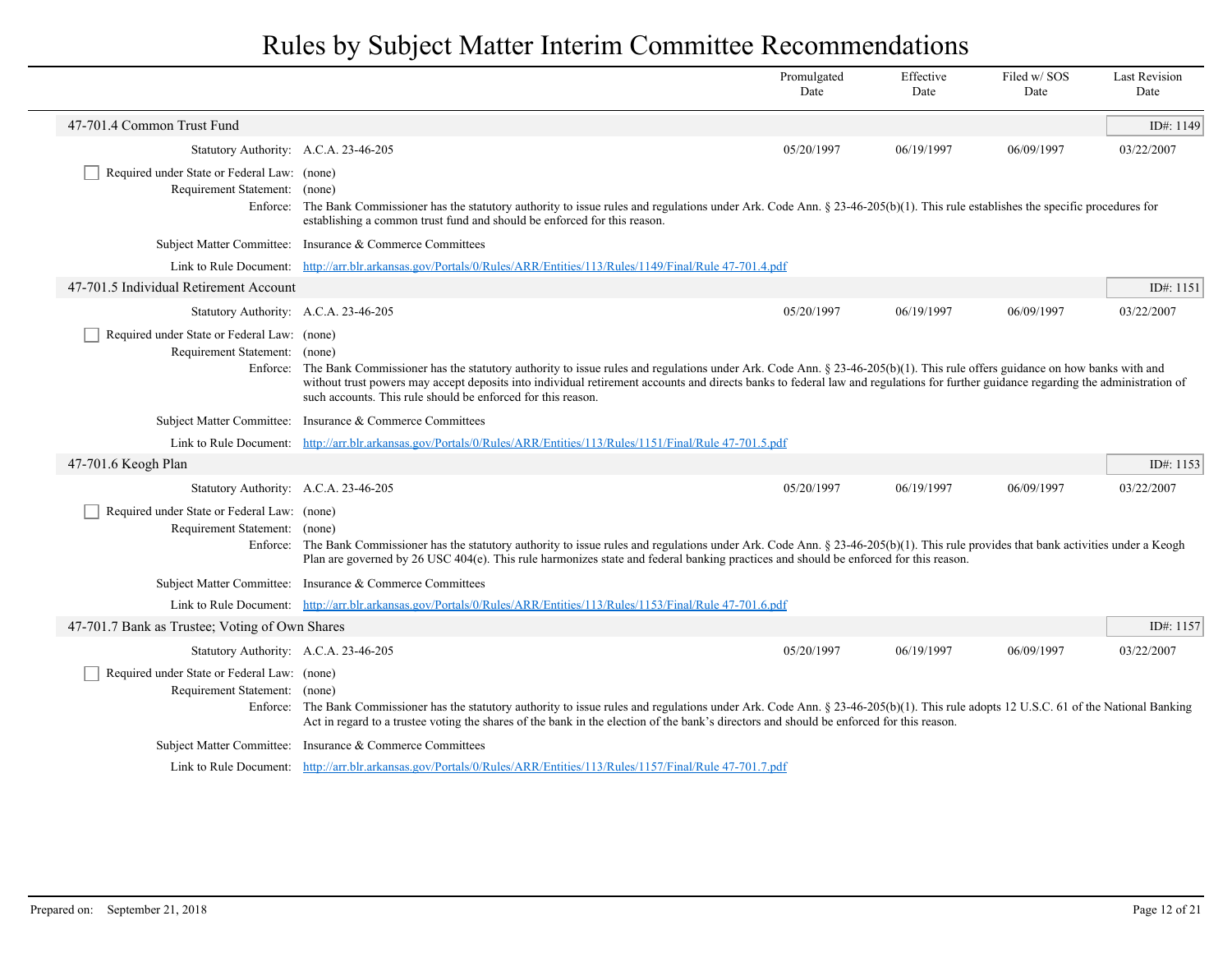|                                                                              |                                                                                                                                                                                                                                                                                                                                                                                                                                                                                                                                                                                                                                                                                                                     | Promulgated<br>Date | Effective<br>Date | Filed w/SOS<br>Date | <b>Last Revision</b><br>Date |
|------------------------------------------------------------------------------|---------------------------------------------------------------------------------------------------------------------------------------------------------------------------------------------------------------------------------------------------------------------------------------------------------------------------------------------------------------------------------------------------------------------------------------------------------------------------------------------------------------------------------------------------------------------------------------------------------------------------------------------------------------------------------------------------------------------|---------------------|-------------------|---------------------|------------------------------|
| 47-701.8 Trust Policies                                                      |                                                                                                                                                                                                                                                                                                                                                                                                                                                                                                                                                                                                                                                                                                                     |                     |                   |                     | ID#: 1158                    |
| Statutory Authority: A.C.A. 23-46-205                                        |                                                                                                                                                                                                                                                                                                                                                                                                                                                                                                                                                                                                                                                                                                                     | 05/20/1997          | 06/19/1997        | 06/09/1997          | 03/22/2007                   |
| Required under State or Federal Law: (none)<br>Requirement Statement: (none) | Enforce: The Bank Commissioner has the statutory authority to issue rules and regulations under Ark. Code Ann. § 23-46-205(b)(1). This rule requires all state banks exercising trust<br>powers to adopt a trust policy setting the trust department's investment practices, voting practices, and administrative polices. This rule promotes safe and sound banking practices<br>and should be enforced for this reason.                                                                                                                                                                                                                                                                                           |                     |                   |                     |                              |
|                                                                              | Subject Matter Committee: Insurance & Commerce Committees                                                                                                                                                                                                                                                                                                                                                                                                                                                                                                                                                                                                                                                           |                     |                   |                     |                              |
|                                                                              | Link to Rule Document: http://arr.blr.arkansas.gov/Portals/0/Rules/ARR/Entities/113/Rules/1158/Final/Rule 47-701.8.pdf                                                                                                                                                                                                                                                                                                                                                                                                                                                                                                                                                                                              |                     |                   |                     |                              |
| 47-701.9 Fudiciary Powers of State Banks                                     |                                                                                                                                                                                                                                                                                                                                                                                                                                                                                                                                                                                                                                                                                                                     |                     |                   |                     | ID#: 1159                    |
| Statutory Authority: A.C.A. 23-46-205                                        |                                                                                                                                                                                                                                                                                                                                                                                                                                                                                                                                                                                                                                                                                                                     | 05/20/1997          | 06/19/1997        | 06/09/1997          | 03/22/2007                   |
| Required under State or Federal Law: (none)<br>Requirement Statement: (none) | Enforce: The Bank Commissioner has the statutory authority to issue rules and regulations under Ark. Code Ann. § 23-46-205(b)(1). This rule clarifies what the fiduciary powers of state<br>banks are and establishes procedures for the administration of fiduciary accounts. On the whole, this rule provides necessary guidance for state banks and promotes safe and sound<br>banking practices. For these reasons, the rule should be enforced. However, please note, the Bank Department has identified a section (Section (a)(9) regarding collective<br>investment funds) of this rule which is obsolete, and the Bank Department is in the process of repealing this section under regular APA procedures. |                     |                   |                     |                              |
|                                                                              | Subject Matter Committee: Insurance & Commerce Committees                                                                                                                                                                                                                                                                                                                                                                                                                                                                                                                                                                                                                                                           |                     |                   |                     |                              |
|                                                                              | Link to Rule Document: http://arr.blr.arkansas.gov/Portals/0/Rules/ARR/Entities/113/Rules/1159/Final/Rule 47-701.9.pdf                                                                                                                                                                                                                                                                                                                                                                                                                                                                                                                                                                                              |                     |                   |                     |                              |
| 47-705.1 Trust Deposits Awaiting Investment or Distribution                  |                                                                                                                                                                                                                                                                                                                                                                                                                                                                                                                                                                                                                                                                                                                     |                     |                   |                     | ID#: $1154$                  |
| Statutory Authority: A.C.A. 23-46-205                                        |                                                                                                                                                                                                                                                                                                                                                                                                                                                                                                                                                                                                                                                                                                                     | 05/20/1997          | 06/19/1997        | 06/09/1997          | 03/22/2007                   |
| Required under State or Federal Law: (none)<br>Requirement Statement: (none) | Enforce: The Bank Commissioner has the statutory authority to issue rules and regulations under Ark. Code Ann. § 23-46-205(b)(1). This rule establishes the procedure using trust deposits<br>awaiting investment or distribution under Ark. Code Ann. §23-17-705 and should be enforced for this reason.                                                                                                                                                                                                                                                                                                                                                                                                           |                     |                   |                     |                              |
|                                                                              | Subject Matter Committee: Insurance & Commerce Committees                                                                                                                                                                                                                                                                                                                                                                                                                                                                                                                                                                                                                                                           |                     |                   |                     |                              |
|                                                                              | Link to Rule Document: http://arr.blr.arkansas.gov/Portals/0/Rules/ARR/Entities/113/Rules/1154/Final/Rule 47-705.1.pdf                                                                                                                                                                                                                                                                                                                                                                                                                                                                                                                                                                                              |                     |                   |                     |                              |
| 48-103.1 Legal Holidays; Applicable Law                                      |                                                                                                                                                                                                                                                                                                                                                                                                                                                                                                                                                                                                                                                                                                                     |                     |                   |                     | ID#: 1041                    |
| Statutory Authority: A.C.A. 23-46-205                                        |                                                                                                                                                                                                                                                                                                                                                                                                                                                                                                                                                                                                                                                                                                                     | 05/20/1997          | 06/19/1997        | 06/09/1997          |                              |
| Required under State or Federal Law: (none)<br>Requirement Statement: (none) | Enforce: The Bank Commissioner has the statutory authority to issue rules and regulations under Ark. Code Ann. § 23-46-205(b)(1). Banks and trust companies are required to be open at<br>least four business days a week under A.C.A. § 23-48-103. However, a bank may be closed additional days if they are a designated state or federal holiday. Id. This regulation<br>clarifies that legal holidays for state chartered banks are those established under A.C.A. § 1-5-101 and those established by the Board of Governors of the Federal Reserve System.<br>For these reasons, the rule should be enforced.                                                                                                  |                     |                   |                     |                              |
|                                                                              | Subject Matter Committee: Insurance & Commerce Committees                                                                                                                                                                                                                                                                                                                                                                                                                                                                                                                                                                                                                                                           |                     |                   |                     |                              |
|                                                                              | Link to Rule Document: http://arr.blr.arkansas.gov/Portals/0/Rules/ARR/Entities/113/Rules/1041/Final/Rule 48-103.1.pdf                                                                                                                                                                                                                                                                                                                                                                                                                                                                                                                                                                                              |                     |                   |                     |                              |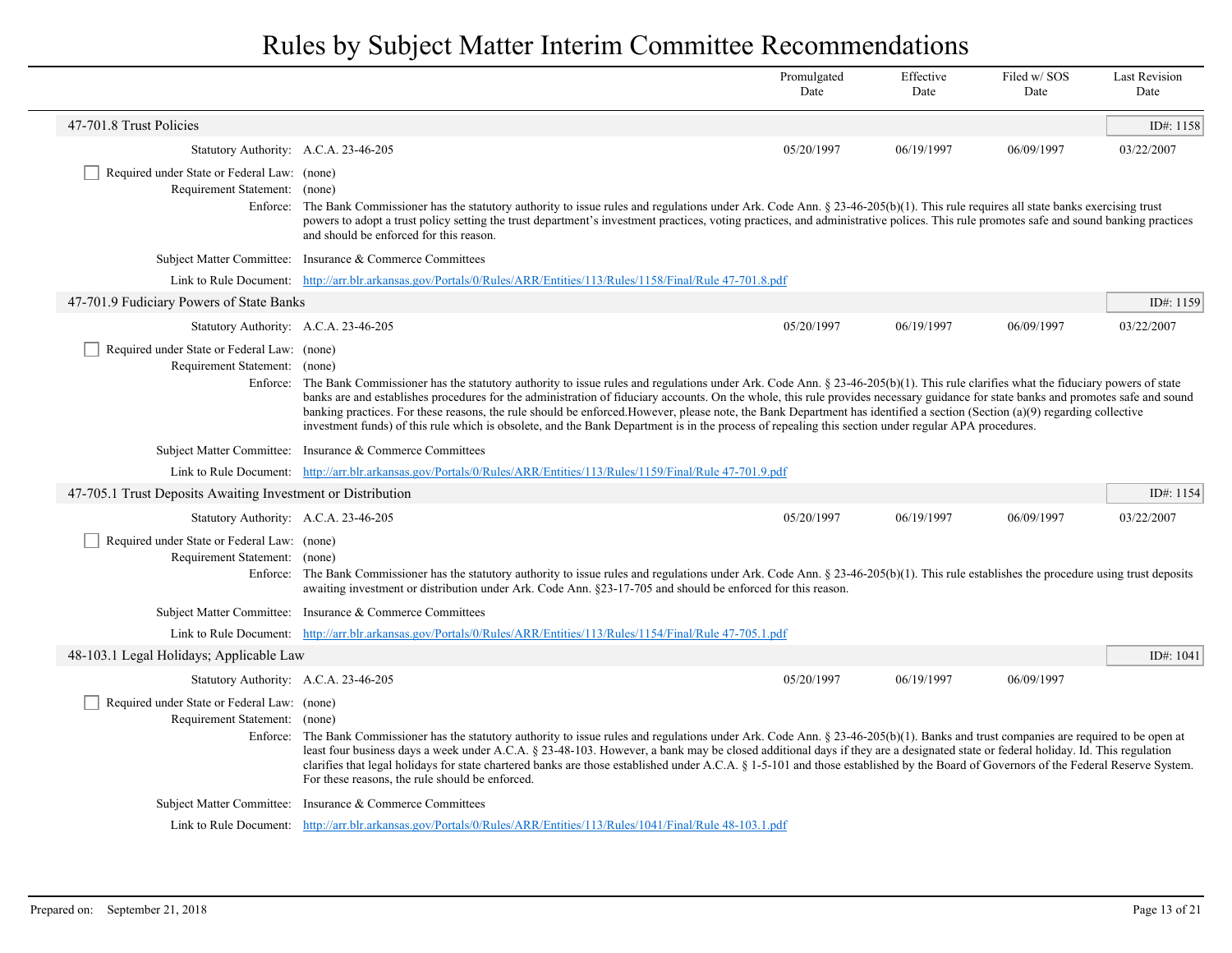| 48-202 Penalty-Failure to Maintain Reserve<br>Statutory Authority: A.C.A. 23-46-205<br>05/20/1997<br>06/19/1997<br>06/09/1997<br>Required under State or Federal Law: (none)<br>Requirement Statement: (none)<br>Enforce: The Bank Commissioner has the statutory authority to issue rules and regulations under Ark. Code Ann. § 23-46-205(b)(1). This rule establishes an eight percent per annum<br>penalty for banks who fail to maintain adequate reserves under Ark. Code Ann. §23-48-202. This rule promotes the safety and soundness of state banks, and for this reasons, this<br>rule should be enforced.<br>Subject Matter Committee: Insurance & Commerce Committees<br>Link to Rule Document: http://arr.blr.arkansas.gov/Portals/0/Rules/ARR/Entities/113/Rules/1181/Final/Rule 48-202.pdf<br>48-203.1 Dividends<br>Statutory Authority: A.C.A. 23-46-205<br>05/20/1997<br>06/19/1997<br>06/09/1997<br>Required under State or Federal Law: (none)<br>Requirement Statement: (none)<br>Enforce: The Bank Commissioner has the statutory authority to issue rules and regulations under Ark. Code Ann. § 23-46-205(b)(1). This rule requires that a state bank paying dividends<br>under Ark. Code Ann. § 23-48-203 to obtain prior approval from the Bank Commissioner if the dividend payment shall amount to seventy-five percent or more of the net profits of<br>the bank. This rule promotes the safety and soundness of state banks, and for this reason, this rule should be enforced.<br>Subject Matter Committee: Insurance & Commerce Committees<br>Link to Rule Document: http://arr.blr.arkansas.gov/Portals/0/Rules/ARR/Entities/113/Rules/1165/Final/Rule 48-203.1.pdf<br>48-203.2 Prior Approval<br>Statutory Authority: A.C.A. 23-46-205<br>05/20/1997<br>06/19/1997<br>06/09/1997<br>Required under State or Federal Law: (none)<br>Requirement Statement: (none)<br>Enforce: The Bank Commissioner has the statutory authority to issue rules and regulations under Ark. Code Ann. § 23-46-205(b)(1). This rule requires a state bank to receive prior approval<br>for the payment of dividends under Ann. Code Ann. § 23-48-202 under certain circumstances. This rule promotes the safety and soundness of state banks, and for this reason, this<br>rule should be enforced.<br>Subject Matter Committee: Insurance & Commerce Committees<br>Link to Rule Document: http://arr.blr.arkansas.gov/Portals/0/Rules/ARR/Entities/113/Rules/1529/Final/Rule 48-203.1.pdf<br>48-307.1 Charter Amendment Application for Change of Bank Corporate Name<br>10/04/2001<br>11/15/2001<br>11/05/2001<br>08/27/2009<br>Statutory Authority: A.C.A. 23-46-205<br>Required under State or Federal Law: (none)<br>Requirement Statement: (none)<br>Enforce: The Bank Commissioner has the statutory authority to issue rules and regulations under Ark. Code Ann. § 23-46-205(b)(1). This rule establishes the procedures and notice<br>requirements for submitting a charter amendment for changing the corporate name of a state bank, and for this reason, this rule should be enforced.<br>Subject Matter Committee: Insurance & Commerce Committees<br>Link to Rule Document: http://arr.blr.arkansas.gov/Portals/0/Rules/ARR/Entities/113/Rules/1103/Final/Rule 48-307.1.pdf |  | Promulgated<br>Date | Effective<br>Date | Filed w/SOS<br>Date | <b>Last Revision</b><br>Date |
|--------------------------------------------------------------------------------------------------------------------------------------------------------------------------------------------------------------------------------------------------------------------------------------------------------------------------------------------------------------------------------------------------------------------------------------------------------------------------------------------------------------------------------------------------------------------------------------------------------------------------------------------------------------------------------------------------------------------------------------------------------------------------------------------------------------------------------------------------------------------------------------------------------------------------------------------------------------------------------------------------------------------------------------------------------------------------------------------------------------------------------------------------------------------------------------------------------------------------------------------------------------------------------------------------------------------------------------------------------------------------------------------------------------------------------------------------------------------------------------------------------------------------------------------------------------------------------------------------------------------------------------------------------------------------------------------------------------------------------------------------------------------------------------------------------------------------------------------------------------------------------------------------------------------------------------------------------------------------------------------------------------------------------------------------------------------------------------------------------------------------------------------------------------------------------------------------------------------------------------------------------------------------------------------------------------------------------------------------------------------------------------------------------------------------------------------------------------------------------------------------------------------------------------------------------------------------------------------------------------------------------------------------------------------------------------------------------------------------------------------------------------------------------------------------------------------------------------------------------------------------------------------------------------------------------------------------------------------------------------------------------------------------------------------------------------------------------------------------------------------------------------------------------------------------------------------------------------------------------------------------------------------------------------------------------|--|---------------------|-------------------|---------------------|------------------------------|
|                                                                                                                                                                                                                                                                                                                                                                                                                                                                                                                                                                                                                                                                                                                                                                                                                                                                                                                                                                                                                                                                                                                                                                                                                                                                                                                                                                                                                                                                                                                                                                                                                                                                                                                                                                                                                                                                                                                                                                                                                                                                                                                                                                                                                                                                                                                                                                                                                                                                                                                                                                                                                                                                                                                                                                                                                                                                                                                                                                                                                                                                                                                                                                                                                                                                                                        |  |                     |                   |                     | ID#: 1181                    |
|                                                                                                                                                                                                                                                                                                                                                                                                                                                                                                                                                                                                                                                                                                                                                                                                                                                                                                                                                                                                                                                                                                                                                                                                                                                                                                                                                                                                                                                                                                                                                                                                                                                                                                                                                                                                                                                                                                                                                                                                                                                                                                                                                                                                                                                                                                                                                                                                                                                                                                                                                                                                                                                                                                                                                                                                                                                                                                                                                                                                                                                                                                                                                                                                                                                                                                        |  |                     |                   |                     |                              |
|                                                                                                                                                                                                                                                                                                                                                                                                                                                                                                                                                                                                                                                                                                                                                                                                                                                                                                                                                                                                                                                                                                                                                                                                                                                                                                                                                                                                                                                                                                                                                                                                                                                                                                                                                                                                                                                                                                                                                                                                                                                                                                                                                                                                                                                                                                                                                                                                                                                                                                                                                                                                                                                                                                                                                                                                                                                                                                                                                                                                                                                                                                                                                                                                                                                                                                        |  |                     |                   |                     |                              |
|                                                                                                                                                                                                                                                                                                                                                                                                                                                                                                                                                                                                                                                                                                                                                                                                                                                                                                                                                                                                                                                                                                                                                                                                                                                                                                                                                                                                                                                                                                                                                                                                                                                                                                                                                                                                                                                                                                                                                                                                                                                                                                                                                                                                                                                                                                                                                                                                                                                                                                                                                                                                                                                                                                                                                                                                                                                                                                                                                                                                                                                                                                                                                                                                                                                                                                        |  |                     |                   |                     |                              |
|                                                                                                                                                                                                                                                                                                                                                                                                                                                                                                                                                                                                                                                                                                                                                                                                                                                                                                                                                                                                                                                                                                                                                                                                                                                                                                                                                                                                                                                                                                                                                                                                                                                                                                                                                                                                                                                                                                                                                                                                                                                                                                                                                                                                                                                                                                                                                                                                                                                                                                                                                                                                                                                                                                                                                                                                                                                                                                                                                                                                                                                                                                                                                                                                                                                                                                        |  |                     |                   |                     |                              |
|                                                                                                                                                                                                                                                                                                                                                                                                                                                                                                                                                                                                                                                                                                                                                                                                                                                                                                                                                                                                                                                                                                                                                                                                                                                                                                                                                                                                                                                                                                                                                                                                                                                                                                                                                                                                                                                                                                                                                                                                                                                                                                                                                                                                                                                                                                                                                                                                                                                                                                                                                                                                                                                                                                                                                                                                                                                                                                                                                                                                                                                                                                                                                                                                                                                                                                        |  |                     |                   |                     | ID#: 1165                    |
|                                                                                                                                                                                                                                                                                                                                                                                                                                                                                                                                                                                                                                                                                                                                                                                                                                                                                                                                                                                                                                                                                                                                                                                                                                                                                                                                                                                                                                                                                                                                                                                                                                                                                                                                                                                                                                                                                                                                                                                                                                                                                                                                                                                                                                                                                                                                                                                                                                                                                                                                                                                                                                                                                                                                                                                                                                                                                                                                                                                                                                                                                                                                                                                                                                                                                                        |  |                     |                   |                     |                              |
|                                                                                                                                                                                                                                                                                                                                                                                                                                                                                                                                                                                                                                                                                                                                                                                                                                                                                                                                                                                                                                                                                                                                                                                                                                                                                                                                                                                                                                                                                                                                                                                                                                                                                                                                                                                                                                                                                                                                                                                                                                                                                                                                                                                                                                                                                                                                                                                                                                                                                                                                                                                                                                                                                                                                                                                                                                                                                                                                                                                                                                                                                                                                                                                                                                                                                                        |  |                     |                   |                     |                              |
|                                                                                                                                                                                                                                                                                                                                                                                                                                                                                                                                                                                                                                                                                                                                                                                                                                                                                                                                                                                                                                                                                                                                                                                                                                                                                                                                                                                                                                                                                                                                                                                                                                                                                                                                                                                                                                                                                                                                                                                                                                                                                                                                                                                                                                                                                                                                                                                                                                                                                                                                                                                                                                                                                                                                                                                                                                                                                                                                                                                                                                                                                                                                                                                                                                                                                                        |  |                     |                   |                     |                              |
|                                                                                                                                                                                                                                                                                                                                                                                                                                                                                                                                                                                                                                                                                                                                                                                                                                                                                                                                                                                                                                                                                                                                                                                                                                                                                                                                                                                                                                                                                                                                                                                                                                                                                                                                                                                                                                                                                                                                                                                                                                                                                                                                                                                                                                                                                                                                                                                                                                                                                                                                                                                                                                                                                                                                                                                                                                                                                                                                                                                                                                                                                                                                                                                                                                                                                                        |  |                     |                   |                     |                              |
|                                                                                                                                                                                                                                                                                                                                                                                                                                                                                                                                                                                                                                                                                                                                                                                                                                                                                                                                                                                                                                                                                                                                                                                                                                                                                                                                                                                                                                                                                                                                                                                                                                                                                                                                                                                                                                                                                                                                                                                                                                                                                                                                                                                                                                                                                                                                                                                                                                                                                                                                                                                                                                                                                                                                                                                                                                                                                                                                                                                                                                                                                                                                                                                                                                                                                                        |  |                     |                   |                     | ID#: 1529                    |
|                                                                                                                                                                                                                                                                                                                                                                                                                                                                                                                                                                                                                                                                                                                                                                                                                                                                                                                                                                                                                                                                                                                                                                                                                                                                                                                                                                                                                                                                                                                                                                                                                                                                                                                                                                                                                                                                                                                                                                                                                                                                                                                                                                                                                                                                                                                                                                                                                                                                                                                                                                                                                                                                                                                                                                                                                                                                                                                                                                                                                                                                                                                                                                                                                                                                                                        |  |                     |                   |                     |                              |
|                                                                                                                                                                                                                                                                                                                                                                                                                                                                                                                                                                                                                                                                                                                                                                                                                                                                                                                                                                                                                                                                                                                                                                                                                                                                                                                                                                                                                                                                                                                                                                                                                                                                                                                                                                                                                                                                                                                                                                                                                                                                                                                                                                                                                                                                                                                                                                                                                                                                                                                                                                                                                                                                                                                                                                                                                                                                                                                                                                                                                                                                                                                                                                                                                                                                                                        |  |                     |                   |                     |                              |
|                                                                                                                                                                                                                                                                                                                                                                                                                                                                                                                                                                                                                                                                                                                                                                                                                                                                                                                                                                                                                                                                                                                                                                                                                                                                                                                                                                                                                                                                                                                                                                                                                                                                                                                                                                                                                                                                                                                                                                                                                                                                                                                                                                                                                                                                                                                                                                                                                                                                                                                                                                                                                                                                                                                                                                                                                                                                                                                                                                                                                                                                                                                                                                                                                                                                                                        |  |                     |                   |                     |                              |
|                                                                                                                                                                                                                                                                                                                                                                                                                                                                                                                                                                                                                                                                                                                                                                                                                                                                                                                                                                                                                                                                                                                                                                                                                                                                                                                                                                                                                                                                                                                                                                                                                                                                                                                                                                                                                                                                                                                                                                                                                                                                                                                                                                                                                                                                                                                                                                                                                                                                                                                                                                                                                                                                                                                                                                                                                                                                                                                                                                                                                                                                                                                                                                                                                                                                                                        |  |                     |                   |                     |                              |
|                                                                                                                                                                                                                                                                                                                                                                                                                                                                                                                                                                                                                                                                                                                                                                                                                                                                                                                                                                                                                                                                                                                                                                                                                                                                                                                                                                                                                                                                                                                                                                                                                                                                                                                                                                                                                                                                                                                                                                                                                                                                                                                                                                                                                                                                                                                                                                                                                                                                                                                                                                                                                                                                                                                                                                                                                                                                                                                                                                                                                                                                                                                                                                                                                                                                                                        |  |                     |                   |                     | ID#: $1103$                  |
|                                                                                                                                                                                                                                                                                                                                                                                                                                                                                                                                                                                                                                                                                                                                                                                                                                                                                                                                                                                                                                                                                                                                                                                                                                                                                                                                                                                                                                                                                                                                                                                                                                                                                                                                                                                                                                                                                                                                                                                                                                                                                                                                                                                                                                                                                                                                                                                                                                                                                                                                                                                                                                                                                                                                                                                                                                                                                                                                                                                                                                                                                                                                                                                                                                                                                                        |  |                     |                   |                     |                              |
|                                                                                                                                                                                                                                                                                                                                                                                                                                                                                                                                                                                                                                                                                                                                                                                                                                                                                                                                                                                                                                                                                                                                                                                                                                                                                                                                                                                                                                                                                                                                                                                                                                                                                                                                                                                                                                                                                                                                                                                                                                                                                                                                                                                                                                                                                                                                                                                                                                                                                                                                                                                                                                                                                                                                                                                                                                                                                                                                                                                                                                                                                                                                                                                                                                                                                                        |  |                     |                   |                     |                              |
|                                                                                                                                                                                                                                                                                                                                                                                                                                                                                                                                                                                                                                                                                                                                                                                                                                                                                                                                                                                                                                                                                                                                                                                                                                                                                                                                                                                                                                                                                                                                                                                                                                                                                                                                                                                                                                                                                                                                                                                                                                                                                                                                                                                                                                                                                                                                                                                                                                                                                                                                                                                                                                                                                                                                                                                                                                                                                                                                                                                                                                                                                                                                                                                                                                                                                                        |  |                     |                   |                     |                              |
|                                                                                                                                                                                                                                                                                                                                                                                                                                                                                                                                                                                                                                                                                                                                                                                                                                                                                                                                                                                                                                                                                                                                                                                                                                                                                                                                                                                                                                                                                                                                                                                                                                                                                                                                                                                                                                                                                                                                                                                                                                                                                                                                                                                                                                                                                                                                                                                                                                                                                                                                                                                                                                                                                                                                                                                                                                                                                                                                                                                                                                                                                                                                                                                                                                                                                                        |  |                     |                   |                     |                              |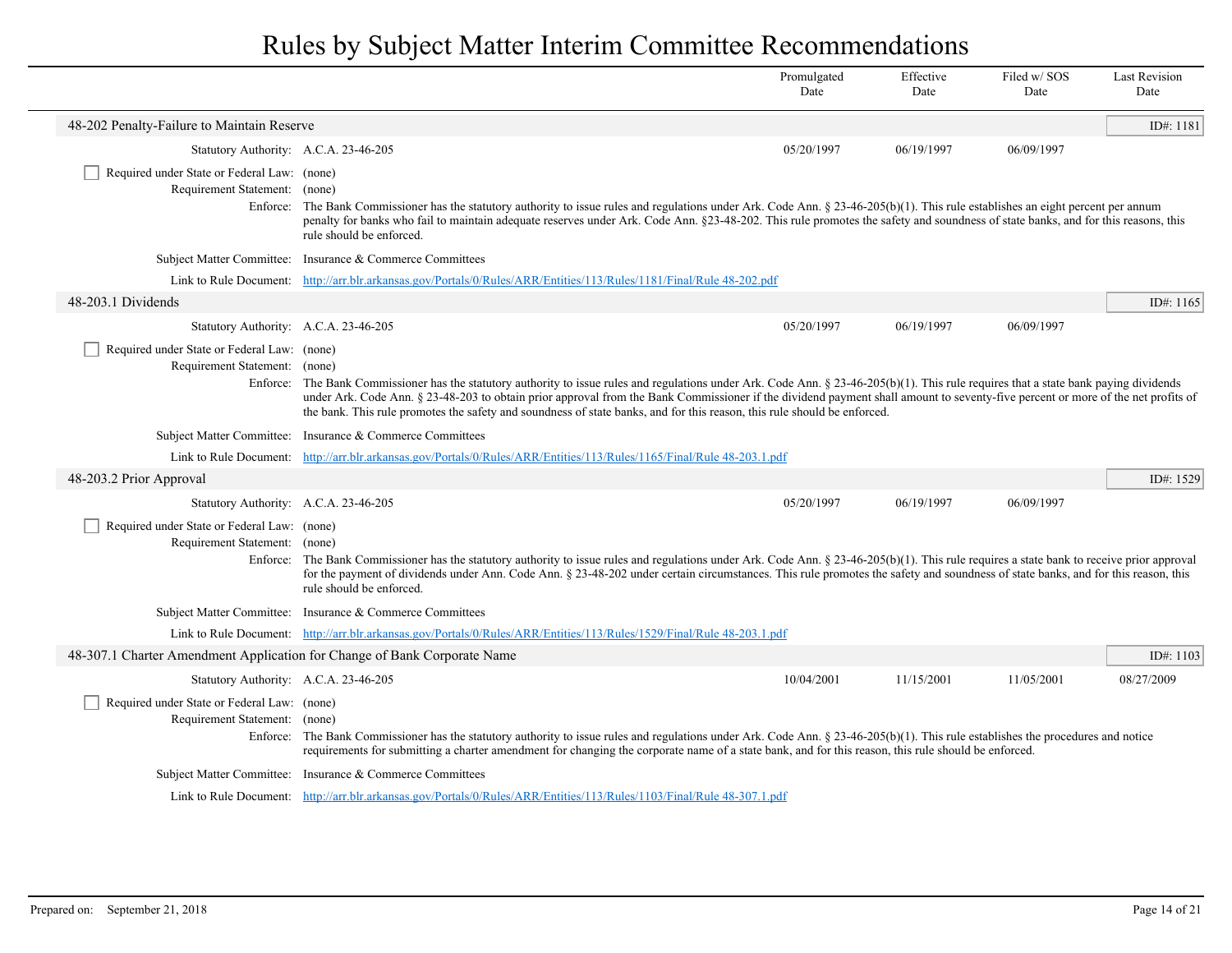|                                                                              |                                                                                                                                                                                                                                                                                                                                                                                                                                                                                           | Promulgated<br>Date | Effective<br>Date | Filed w/SOS<br>Date | <b>Last Revision</b><br>Date |
|------------------------------------------------------------------------------|-------------------------------------------------------------------------------------------------------------------------------------------------------------------------------------------------------------------------------------------------------------------------------------------------------------------------------------------------------------------------------------------------------------------------------------------------------------------------------------------|---------------------|-------------------|---------------------|------------------------------|
| 48-309.1 Reversation of Bank Corporate Name                                  |                                                                                                                                                                                                                                                                                                                                                                                                                                                                                           |                     |                   |                     | ID#: 1105                    |
| Statutory Authority: A.C.A. 23-46-205                                        |                                                                                                                                                                                                                                                                                                                                                                                                                                                                                           | 10/04/2001          | 11/15/2001        | 11/05/2001          | 08/27/2009                   |
| Required under State or Federal Law: (none)<br>Requirement Statement: (none) | Enforce: The Bank Commissioner has the statutory authority to issue rules and regulations under Ark. Code Ann. § 23-46-205(b)(1). This rule establishes the procedures for reserving a<br>name for a state bank, and for this reason, this rule should be enforced.                                                                                                                                                                                                                       |                     |                   |                     |                              |
|                                                                              | Subject Matter Committee: Insurance & Commerce Committees                                                                                                                                                                                                                                                                                                                                                                                                                                 |                     |                   |                     |                              |
|                                                                              | Link to Rule Document: http://arr.blr.arkansas.gov/Portals/0/Rules/ARR/Entities/113/Rules/1105/Final/Rule 48-309.1.pdf                                                                                                                                                                                                                                                                                                                                                                    |                     |                   |                     |                              |
| 48-309.2 Bank Fictitious Names                                               |                                                                                                                                                                                                                                                                                                                                                                                                                                                                                           |                     |                   |                     | ID#: 1182                    |
| Statutory Authority: A.C.A. 23-46-205                                        |                                                                                                                                                                                                                                                                                                                                                                                                                                                                                           | 10/04/2001          | 11/15/2001        | 11/05/2001          | 08/27/2009                   |
| Required under State or Federal Law: (none)<br>Requirement Statement: (none) | Enforce: The Bank Commissioner has the statutory authority to issue rules and regulations under Ark. Code Ann. § 23-46-205(b)(1). This rule establishes the procedures for adopting a<br>fictitious name under Ark. Code Ann. § 23-48-309 and should be enforced for this reason.                                                                                                                                                                                                         |                     |                   |                     |                              |
|                                                                              | Subject Matter Committee: Insurance & Commerce Committees                                                                                                                                                                                                                                                                                                                                                                                                                                 |                     |                   |                     |                              |
|                                                                              | Link to Rule Document: http://arr.blr.arkansas.gov/Portals/0/Rules/ARR/Entities/113/Rules/1182/Final/Rule 48-309.2.pdf                                                                                                                                                                                                                                                                                                                                                                    |                     |                   |                     |                              |
|                                                                              | 48-310.1 Appeal of Commissioner Decision on Minimum Capital Requirements to State Banking Board                                                                                                                                                                                                                                                                                                                                                                                           |                     |                   |                     | ID#: 1087                    |
| Statutory Authority: A.C.A. 23-46-205                                        |                                                                                                                                                                                                                                                                                                                                                                                                                                                                                           | 05/20/1997          | 06/19/1997        | 06/09/1997          |                              |
| Required under State or Federal Law: (none)<br>Requirement Statement: (none) | Enforce: The Bank Commissioner has the statutory authority to issue rules and regulations under Ark. Code Ann. § 23-46-205(b)(1). This rule establishes the procedures for appealing the<br>Bank Commissioner's decision regarding a bank's minimum capital requirements under Ark. Code Ann. §23-48-310 to the State Banking Board. This rule provides banks with a<br>clearly delineated appeals process that is not provided by statute. For this reason, the rule should be enforced. |                     |                   |                     |                              |
|                                                                              | Subject Matter Committee: Insurance & Commerce Committees                                                                                                                                                                                                                                                                                                                                                                                                                                 |                     |                   |                     |                              |
|                                                                              | Link to Rule Document: http://arr.blr.arkansas.gov/Portals/0/Rules/ARR/Entities/113/Rules/1087/Final/Rule 48-310.1.pdf                                                                                                                                                                                                                                                                                                                                                                    |                     |                   |                     |                              |
| 48-311.1 Payment for Stock                                                   |                                                                                                                                                                                                                                                                                                                                                                                                                                                                                           |                     |                   |                     | ID#: $1166$                  |
| Statutory Authority: A.C.A. 23-46-205                                        |                                                                                                                                                                                                                                                                                                                                                                                                                                                                                           | 05/20/1997          | 06/19/1997        | 06/09/1997          |                              |
| Required under State or Federal Law: (none)<br>Requirement Statement: (none) | Enforce: The Bank Commissioner has the statutory authority to issue rules and regulations under Ark. Code Ann. § 23-46-205(b)(1). This rule clarifies that a bank may not issue stock<br>against a purchaser's promissory note under Ark. Code Ann. §23-48-311 because it is not permitted under Section 8, Article 12 of the Arkansas Constitution as held by the<br>Arkansas Supreme Court in several cases. The rule should be enforced for this reason.                               |                     |                   |                     |                              |
|                                                                              | Subject Matter Committee: Insurance & Commerce Committees                                                                                                                                                                                                                                                                                                                                                                                                                                 |                     |                   |                     |                              |
|                                                                              | Link to Rule Document: http://arr.blr.arkansas.gov/Portals/0/Rules/ARR/Entities/113/Rules/1166/Final/Rule 48-311.1.pdf                                                                                                                                                                                                                                                                                                                                                                    |                     |                   |                     |                              |

 $\overline{\phantom{a}}$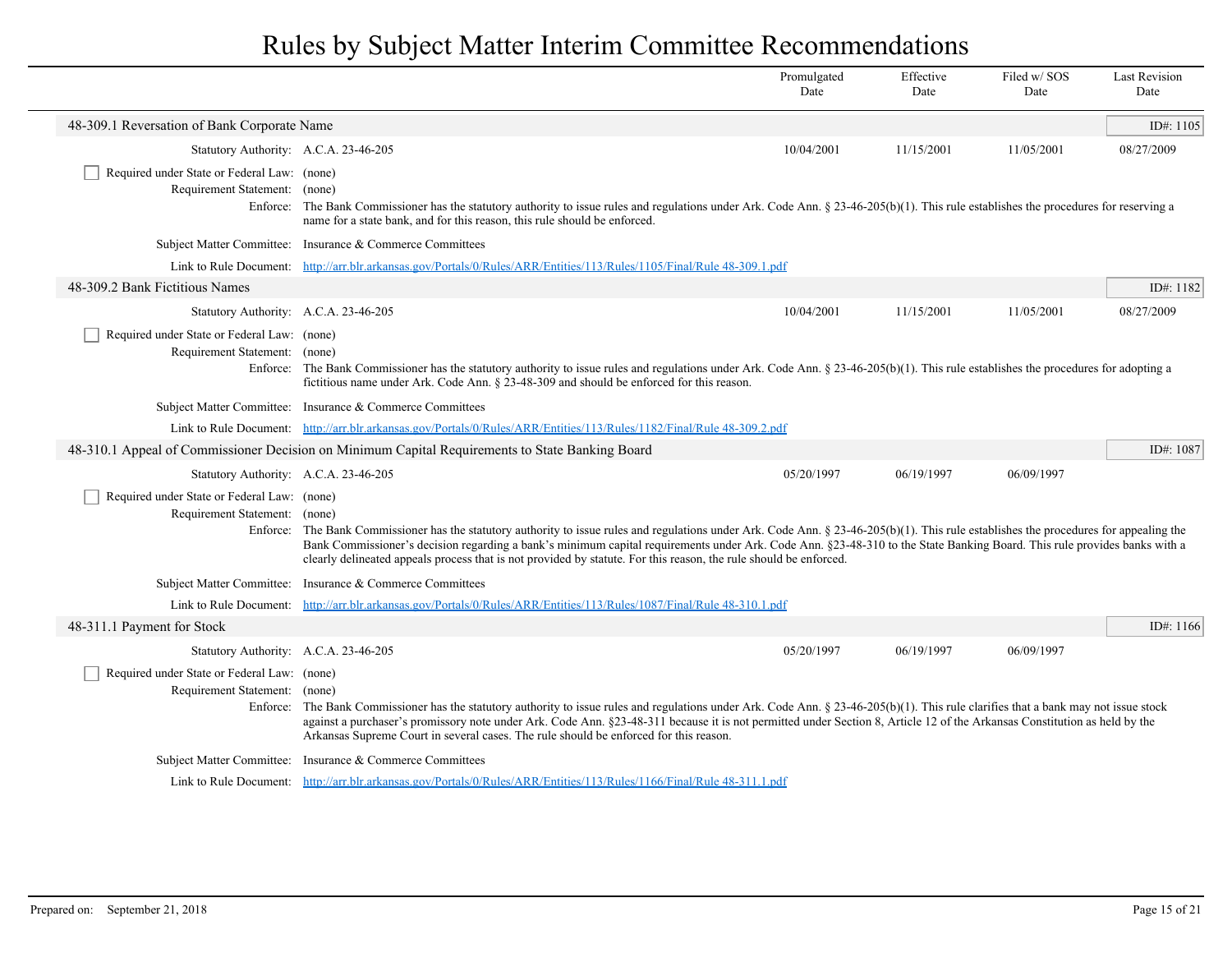|                                                                              |                                                                                                                                                                                                                                                                                                                                                                                                                                                                                                    | Promulgated<br>Date | Effective<br>Date | Filed w/SOS<br>Date | <b>Last Revision</b><br>Date |
|------------------------------------------------------------------------------|----------------------------------------------------------------------------------------------------------------------------------------------------------------------------------------------------------------------------------------------------------------------------------------------------------------------------------------------------------------------------------------------------------------------------------------------------------------------------------------------------|---------------------|-------------------|---------------------|------------------------------|
| 48-311.2 Discriminatory Sale of Stock                                        |                                                                                                                                                                                                                                                                                                                                                                                                                                                                                                    |                     |                   |                     | ID#: 1167                    |
| Statutory Authority: A.C.A. 23-46-205                                        |                                                                                                                                                                                                                                                                                                                                                                                                                                                                                                    | 05/20/1997          | 06/19/1997        | 06/09/1997          |                              |
| Required under State or Federal Law: (none)<br>Requirement Statement: (none) | Enforce: The Bank Commissioner has the statutory authority to issue rules and regulations under Ark. Code Ann. § 23-46-205(b)(1). This rule clarifies that when new shares of a bank are<br>sold free of preemptive rights that the bank directors have a fiduciary duty to fix a reasonable price for the shares sold. This rule prevents the dilution of existing shareholders'<br>shares and helps protect shareholder rights. For these reasons, this rule should be enforced.                 |                     |                   |                     |                              |
|                                                                              | Subject Matter Committee: Insurance & Commerce Committees                                                                                                                                                                                                                                                                                                                                                                                                                                          |                     |                   |                     |                              |
|                                                                              | Link to Rule Document: http://arr.blr.arkansas.gov/Portals/0/Rules/ARR/Entities/113/Rules/1167/Final/Rule 48-311.2.pdf                                                                                                                                                                                                                                                                                                                                                                             |                     |                   |                     |                              |
| 48-313.2 Fractional Shares; Scrip                                            |                                                                                                                                                                                                                                                                                                                                                                                                                                                                                                    |                     |                   |                     | ID#: 1169                    |
| Statutory Authority: A.C.A. 23-46-205                                        |                                                                                                                                                                                                                                                                                                                                                                                                                                                                                                    | 05/20/1997          | 06/19/1997        | 06/09/1997          |                              |
| Required under State or Federal Law: (none)<br>Requirement Statement: (none) | Enforce: The Bank Commissioner has the statutory authority to issue rules and regulations under Ark. Code Ann. § 23-46-205(b)(1). This rule clarifies when and how fractional shares or<br>scrips may be issues by a state bank and should be enforced.                                                                                                                                                                                                                                            |                     |                   |                     |                              |
|                                                                              | Subject Matter Committee: Insurance & Commerce Committees                                                                                                                                                                                                                                                                                                                                                                                                                                          |                     |                   |                     |                              |
|                                                                              | Link to Rule Document: http://arr.blr.arkansas.gov/Portals/0/Rules/ARR/Entities/113/Rules/1169/Final/Rule 48-313.2.pdf                                                                                                                                                                                                                                                                                                                                                                             |                     |                   |                     |                              |
| 48-314.1 Preemptive Rights                                                   |                                                                                                                                                                                                                                                                                                                                                                                                                                                                                                    |                     |                   |                     | ID#: 1170                    |
| Statutory Authority: A.C.A. 23-46-205                                        |                                                                                                                                                                                                                                                                                                                                                                                                                                                                                                    | 05/20/1997          | 06/19/1997        | 06/09/1997          |                              |
| Required under State or Federal Law: (none)<br>Requirement Statement: (none) | Enforce: The Bank Commissioner has the statutory authority to issue rules and regulations under Ark. Code Ann. § 23-46-205(b)(1). This rule clarifies the preemptive rights of shareholders<br>of banks chartered prior to May 30, 1997, and banks chartered after May 30, 1997. There are significant numbers of state banks that were chartered before and after May 30, 1997,<br>and therefore, providing this clarification is still necessary. For this reason, this rule should be enforced. |                     |                   |                     |                              |
|                                                                              | Subject Matter Committee: Insurance & Commerce Committees                                                                                                                                                                                                                                                                                                                                                                                                                                          |                     |                   |                     |                              |
|                                                                              | Link to Rule Document: http://arr.blr.arkansas.gov/Portals/0/Rules/ARR/Entities/113/Rules/1170/Final/Rule 48-314.1.pdf                                                                                                                                                                                                                                                                                                                                                                             |                     |                   |                     |                              |
| 48-314.2 Waiver of Preemptive Rights                                         |                                                                                                                                                                                                                                                                                                                                                                                                                                                                                                    |                     |                   |                     | ID#: 1171                    |
| Statutory Authority: A.C.A. 23-46-205                                        |                                                                                                                                                                                                                                                                                                                                                                                                                                                                                                    | 05/20/1997          | 06/19/1997        | 06/09/1997          |                              |
| Required under State or Federal Law: (none)<br>Requirement Statement: (none) | Enforce: The Bank Commissioner has the statutory authority to issue rules and regulations under Ark. Code Ann. § 23-46-205(b)(1). This rule clarifies the means by which a shareholder<br>may waive his or her preemptive rights under Ark. Code Ann. § 23-48-314 and should be enforced for this reason.                                                                                                                                                                                          |                     |                   |                     |                              |
|                                                                              | Subject Matter Committee: Insurance & Commerce Committees                                                                                                                                                                                                                                                                                                                                                                                                                                          |                     |                   |                     |                              |
|                                                                              | Link to Rule Document: http://arr.blr.arkansas.gov/Portals/0/Rules/ARR/Entities/113/Rules/1171/Final/Rule 48-314.2.pdf                                                                                                                                                                                                                                                                                                                                                                             |                     |                   |                     |                              |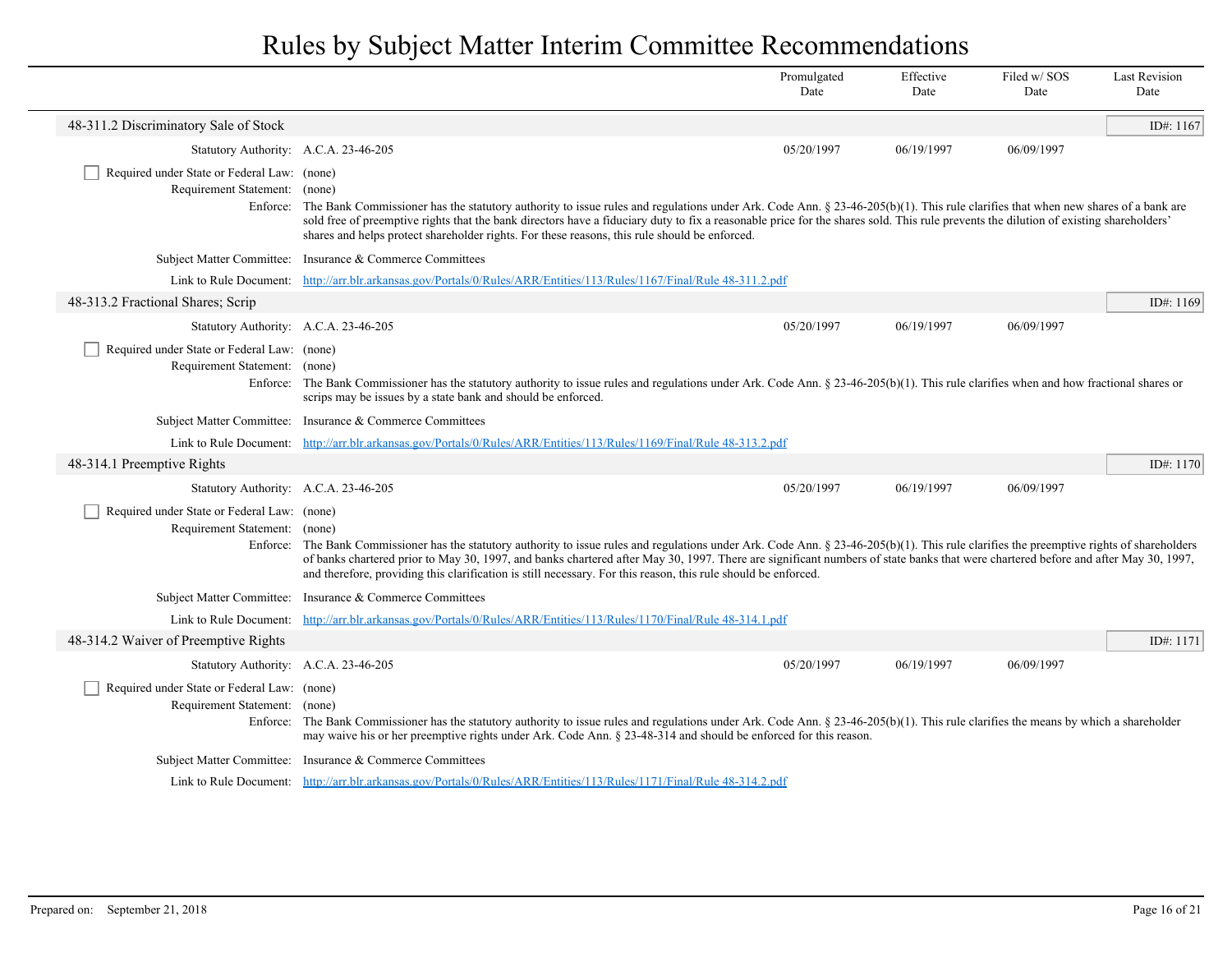|                                                                                          |                                                                                                                                                                                                                                                                                                                                                | Promulgated<br>Date | Effective<br>Date | Filed w/SOS<br>Date | <b>Last Revision</b><br>Date |
|------------------------------------------------------------------------------------------|------------------------------------------------------------------------------------------------------------------------------------------------------------------------------------------------------------------------------------------------------------------------------------------------------------------------------------------------|---------------------|-------------------|---------------------|------------------------------|
| 48-315.1 Capital Notes                                                                   |                                                                                                                                                                                                                                                                                                                                                |                     |                   |                     | ID#: 1106                    |
| Statutory Authority: A.C.A. 23-46-205                                                    |                                                                                                                                                                                                                                                                                                                                                | 05/20/1997          | 06/19/1997        | 06/09/1997          |                              |
| Required under State or Federal Law: (none)<br>Requirement Statement: (none)<br>Enforce: | The Bank Commissioner has the statutory authority to issue rules and regulations under Ark. Code Ann. § 23-46-205(b)(1). This rule clarifies how state banks may issue capital<br>notes under Ark. Code Ann. § 23-48-315 and should be enforced for this reason.                                                                               |                     |                   |                     |                              |
|                                                                                          | Subject Matter Committee: Insurance & Commerce Committees                                                                                                                                                                                                                                                                                      |                     |                   |                     |                              |
|                                                                                          | Link to Rule Document: http://arr.blr.arkansas.gov/Portals/0/Rules/ARR/Entities/113/Rules/1106/Final/Rule 48-315.1.pdf                                                                                                                                                                                                                         |                     |                   |                     |                              |
| 48-315.2 Federal Regulations                                                             |                                                                                                                                                                                                                                                                                                                                                |                     |                   |                     | ID#: 1107                    |
| Statutory Authority: A.C.A. 23-46-205                                                    |                                                                                                                                                                                                                                                                                                                                                | 05/20/1997          | 06/19/1997        | 06/09/1997          |                              |
| Required under State or Federal Law: (none)<br>Requirement Statement: (none)<br>Enforce: | The Bank Commissioner has the statutory authority to issue rules and regulations under Ark. Code Ann. § 23-46-205(b)(1). This rule adopts Federal Reserve and FDIC regulations<br>regarding the average weighted maturity of capital notes. This rule harmonizes state and federal banking practices and should be enforced for this reason.   |                     |                   |                     |                              |
|                                                                                          | Subject Matter Committee: Insurance & Commerce Committees                                                                                                                                                                                                                                                                                      |                     |                   |                     |                              |
|                                                                                          | Link to Rule Document: http://arr.blr.arkansas.gov/Portals/0/Rules/ARR/Entities/113/Rules/1107/Final/Rule 48-315.2.pdf                                                                                                                                                                                                                         |                     |                   |                     |                              |
| 48-316.1 Stock Issuance to be Reported                                                   |                                                                                                                                                                                                                                                                                                                                                |                     |                   |                     | ID#: 1172                    |
| Statutory Authority: A.C.A. 23-46-205                                                    |                                                                                                                                                                                                                                                                                                                                                | 05/20/1997          | 06/19/1997        | 06/09/1997          |                              |
| Required under State or Federal Law: (none)<br>Requirement Statement: (none)             | Enforce: The Bank Commissioner has the statutory authority to issue rules and regulations under Ark. Code Ann. § 23-46-205(b)(1). This rule clarifies that initial issuance of shares issued<br>by a state bank or bank holding company must be report in each instance and when it is issued. For these reasons, the rule should be enforced. |                     |                   |                     |                              |
|                                                                                          | Subject Matter Committee: Insurance & Commerce Committees                                                                                                                                                                                                                                                                                      |                     |                   |                     |                              |
|                                                                                          | Link to Rule Document: http://arr.blr.arkansas.gov/Portals/0/Rules/ARR/Entities/113/Rules/1172/Final/Rule 48-316.1.pdf                                                                                                                                                                                                                         |                     |                   |                     |                              |
| 48-316.3 Information Required on Reported Transfers                                      |                                                                                                                                                                                                                                                                                                                                                |                     |                   |                     | ID#: 1174                    |
| Statutory Authority: A.C.A. 23-46-205                                                    |                                                                                                                                                                                                                                                                                                                                                | 05/20/1997          | 06/19/1997        | 06/09/1997          |                              |
| Required under State or Federal Law: (none)<br>Requirement Statement: (none)             | Enforce: The Bank Commissioner has the statutory authority to issue rules and regulations under Ark. Code Ann. § 23-46-205(b)(1). This rule clarifies what information must be provided to<br>the Bank Commissioner when a transfer of stock occurs under Ark. Code Ann. § 23-48-316 and should be enforced for this reason.                   |                     |                   |                     |                              |
|                                                                                          | Subject Matter Committee: Insurance & Commerce Committees                                                                                                                                                                                                                                                                                      |                     |                   |                     |                              |
|                                                                                          | Link to Rule Document: http://arr.blr.arkansas.gov/Portals/0/Rules/ARR/Entities/113/Rules/1174/Final/Rule 48-316.3.pdf                                                                                                                                                                                                                         |                     |                   |                     |                              |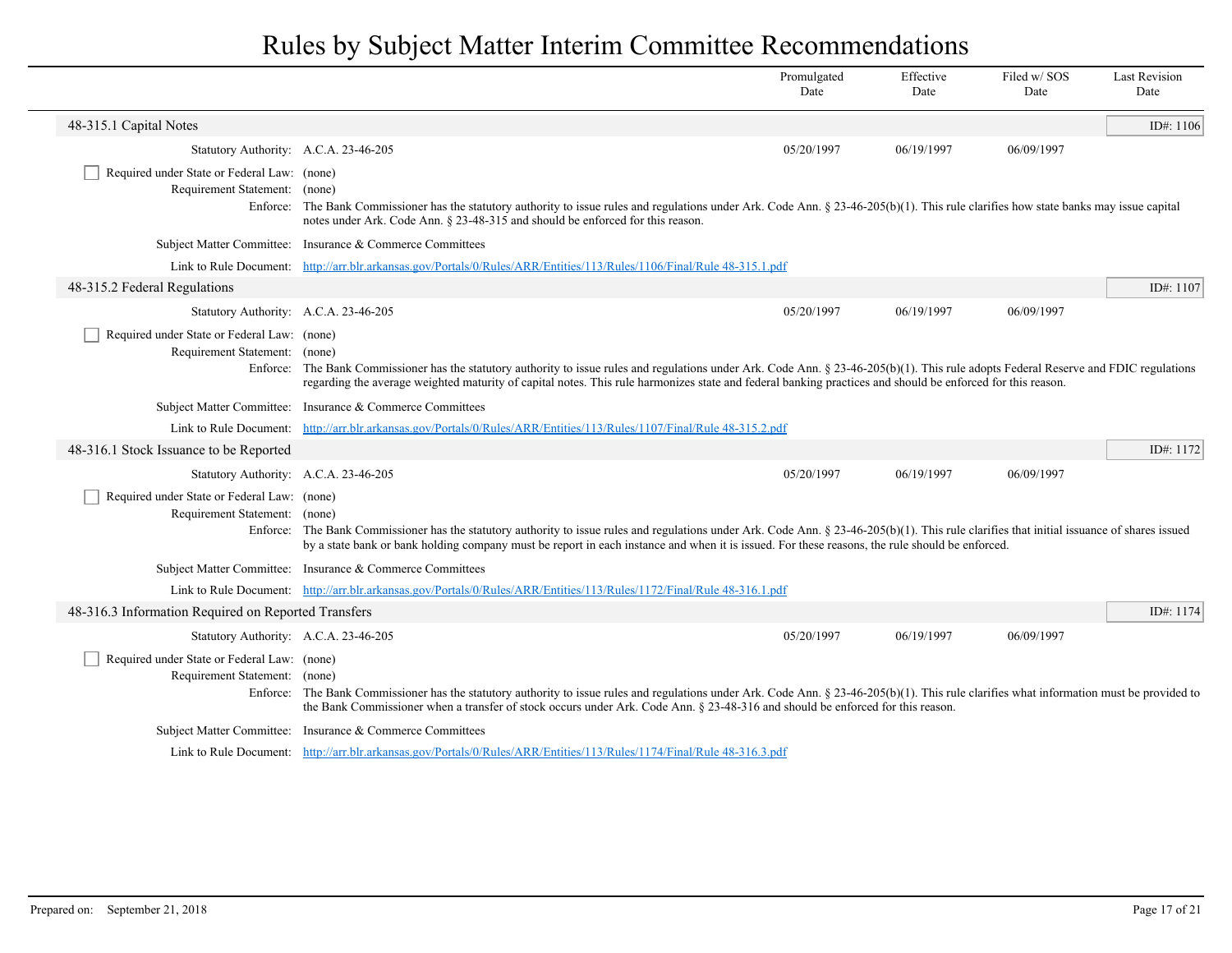|                                                                              |                                                                                                                                                                                                                                                                                                                                                                                                                                                         | Promulgated<br>Date | Effective<br>Date | Filed w/SOS<br>Date | <b>Last Revision</b><br>Date |
|------------------------------------------------------------------------------|---------------------------------------------------------------------------------------------------------------------------------------------------------------------------------------------------------------------------------------------------------------------------------------------------------------------------------------------------------------------------------------------------------------------------------------------------------|---------------------|-------------------|---------------------|------------------------------|
| 48-317.1 Transfers Affecting Change in Control                               |                                                                                                                                                                                                                                                                                                                                                                                                                                                         |                     |                   |                     | ID#: 1161                    |
| Statutory Authority: A.C.A. 23-46-205                                        |                                                                                                                                                                                                                                                                                                                                                                                                                                                         | 05/20/1997          | 06/19/1997        | 06/09/1997          | 08/27/2009                   |
| Required under State or Federal Law: (none)<br>Requirement Statement: (none) | Enforce: The Bank Commissioner has the statutory authority to issue rules and regulations under Ark. Code Ann. § 23-46-205(b)(1). This rule clarifies what qualifies as a change of control<br>under Ark. Code Ann. § 23-48-317. It also establishes change of control application procedures and sets the application fee. Changes of control are common and this rule is used on<br>a regular basis. For these reasons, this rule should be enforced. |                     |                   |                     |                              |
|                                                                              | Subject Matter Committee: Insurance & Commerce Committees                                                                                                                                                                                                                                                                                                                                                                                               |                     |                   |                     |                              |
|                                                                              | Link to Rule Document: http://arr.blr.arkansas.gov/Portals/0/Rules/ARR/Entities/113/Rules/1161/Final/Rule 48-317.1.pdf                                                                                                                                                                                                                                                                                                                                  |                     |                   |                     |                              |
| 48-318.1 Notice of Meeting                                                   |                                                                                                                                                                                                                                                                                                                                                                                                                                                         |                     |                   |                     | ID#: 1176                    |
| Statutory Authority: A.C.A. 23-46-205                                        |                                                                                                                                                                                                                                                                                                                                                                                                                                                         | 05/20/1997          | 06/19/1997        | 06/09/1997          |                              |
| Required under State or Federal Law: (none)<br>Requirement Statement: (none) | Enforce: The Bank Commissioner has the statutory authority to issue rules and regulations under Ark. Code Ann. § 23-46-205(b)(1). This rule clarifies how notice of special meeting must<br>be given to shareholders. This rule helps protect shareholders' rights and should be enforced.                                                                                                                                                              |                     |                   |                     |                              |
|                                                                              | Subject Matter Committee: Insurance & Commerce Committees                                                                                                                                                                                                                                                                                                                                                                                               |                     |                   |                     |                              |
|                                                                              | Link to Rule Document: http://arr.blr.arkansas.gov/Portals/0/Rules/ARR/Entities/113/Rules/1176/Final/Rule 48-318.1.pdf                                                                                                                                                                                                                                                                                                                                  |                     |                   |                     |                              |
| 48-320.2 Cumulative Voting                                                   |                                                                                                                                                                                                                                                                                                                                                                                                                                                         |                     |                   |                     | ID#: 1177                    |
| Statutory Authority: A.C.A. 23-46-205                                        |                                                                                                                                                                                                                                                                                                                                                                                                                                                         | 05/20/1997          | 06/19/1997        | 06/09/1997          |                              |
| Required under State or Federal Law: (none)<br>Requirement Statement: (none) | Enforce: The Bank Commissioner has the statutory authority to issue rules and regulations under Ark. Code Ann. § 23-46-205(b)(1). This rule clarifies when cumulative voting may be used<br>by state banks and should be enforced for this reason.                                                                                                                                                                                                      |                     |                   |                     |                              |
|                                                                              | Subject Matter Committee: Insurance & Commerce Committees                                                                                                                                                                                                                                                                                                                                                                                               |                     |                   |                     |                              |
|                                                                              | Link to Rule Document: http://arr.blr.arkansas.gov/Portals/0/Rules/ARR/Entities/113/Rules/1177/Final/Rule 48-320.2.pdf                                                                                                                                                                                                                                                                                                                                  |                     |                   |                     |                              |
| 48-322.1 Board of Directors                                                  |                                                                                                                                                                                                                                                                                                                                                                                                                                                         |                     |                   |                     | ID#: 1178                    |
| Statutory Authority: A.C.A. 23-46-205                                        |                                                                                                                                                                                                                                                                                                                                                                                                                                                         | 05/20/1997          | 06/19/1997        | 06/09/1997          |                              |
| Required under State or Federal Law: (none)<br>Requirement Statement: (none) | Enforce: The Bank Commissioner has the statutory authority to issue rules and regulations under Ark. Code Ann. § 23-46-205(b)(1). This rule clarifies that board members shall be selected<br>in the manner provided by a bank's articles of incorporation or bylaws. For this reason, this rule should be enforced.                                                                                                                                    |                     |                   |                     |                              |
|                                                                              | Subject Matter Committee: Insurance & Commerce Committees                                                                                                                                                                                                                                                                                                                                                                                               |                     |                   |                     |                              |
|                                                                              | Link to Rule Document: http://arr.blr.arkansas.gov/Portals/0/Rules/ARR/Entities/113/Rules/1178/Final/Rule 48-322.1.pdf                                                                                                                                                                                                                                                                                                                                  |                     |                   |                     |                              |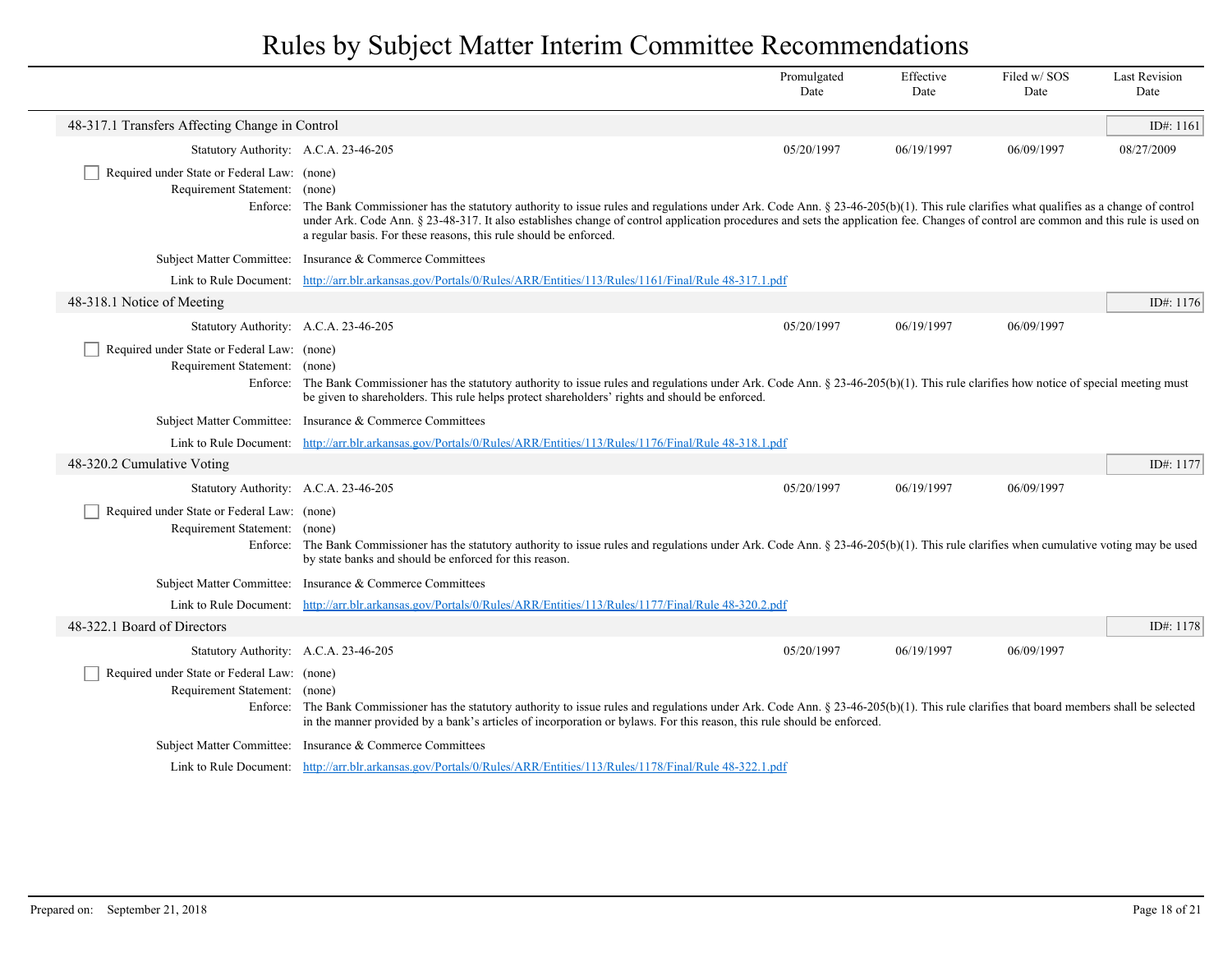|                                                                              |                                                                                                                                                                                                                                                                                                                                                                                                                                                                                                                                                                                                                                           | Promulgated<br>Date | Effective<br>Date | Filed w/SOS<br>Date | <b>Last Revision</b><br>Date |
|------------------------------------------------------------------------------|-------------------------------------------------------------------------------------------------------------------------------------------------------------------------------------------------------------------------------------------------------------------------------------------------------------------------------------------------------------------------------------------------------------------------------------------------------------------------------------------------------------------------------------------------------------------------------------------------------------------------------------------|---------------------|-------------------|---------------------|------------------------------|
| 48-322.2 Officer or Director Removal                                         |                                                                                                                                                                                                                                                                                                                                                                                                                                                                                                                                                                                                                                           |                     |                   |                     | ID#: 1179                    |
| Statutory Authority: A.C.A. 23-46-205                                        |                                                                                                                                                                                                                                                                                                                                                                                                                                                                                                                                                                                                                                           | 05/20/1997          | 06/19/1997        | 06/09/1997          |                              |
| Required under State or Federal Law: (none)<br>Requirement Statement: (none) | Enforce: The Bank Commissioner has the statutory authority to issue rules and regulations under Ark. Code Ann. § 23-46-205(b)(1). This statute clarifies how bank officers or directors may<br>be removed if they are violating state or federal law or a threatening the safety and soundness of the bank. This rule promotes the safe and sound operation of state charted banks<br>and should be enforced.                                                                                                                                                                                                                             |                     |                   |                     |                              |
|                                                                              | Subject Matter Committee: Insurance & Commerce Committees                                                                                                                                                                                                                                                                                                                                                                                                                                                                                                                                                                                 |                     |                   |                     |                              |
|                                                                              | Link to Rule Document: http://arr.blr.arkansas.gov/Portals/0/Rules/ARR/Entities/113/Rules/1179/Final/Rule 48-322.2.pdf                                                                                                                                                                                                                                                                                                                                                                                                                                                                                                                    |                     |                   |                     |                              |
| 48-322.3 Directors' Meetings                                                 |                                                                                                                                                                                                                                                                                                                                                                                                                                                                                                                                                                                                                                           |                     |                   |                     | ID#: 1180                    |
| Statutory Authority: A.C.A. 23-46-205                                        |                                                                                                                                                                                                                                                                                                                                                                                                                                                                                                                                                                                                                                           | 05/20/1997          | 06/19/1997        | 06/09/1997          |                              |
| Required under State or Federal Law: (none)<br>Requirement Statement: (none) | Enforce: The Bank Commissioner has the statutory authority to issue rules and regulations under Ark. Code Ann. $\S 23-46-205(b)(1)$ . This rule clarifies the use of proxy votes during<br>directors meetings and should be enforced for this reason.                                                                                                                                                                                                                                                                                                                                                                                     |                     |                   |                     |                              |
|                                                                              | Subject Matter Committee: Insurance & Commerce Committees                                                                                                                                                                                                                                                                                                                                                                                                                                                                                                                                                                                 |                     |                   |                     |                              |
|                                                                              | Link to Rule Document: http://arr.blr.arkansas.gov/Portals/0/Rules/ARR/Entities/113/Rules/1180/Final/Rule 48-322.3.pdf                                                                                                                                                                                                                                                                                                                                                                                                                                                                                                                    |                     |                   |                     |                              |
| 48-601.1 Authority to Adopt Plan of Exchange-Notice-Court Reporter           |                                                                                                                                                                                                                                                                                                                                                                                                                                                                                                                                                                                                                                           |                     |                   |                     | ID#: $1192$                  |
| Statutory Authority: A.C.A. 23-46-205                                        |                                                                                                                                                                                                                                                                                                                                                                                                                                                                                                                                                                                                                                           | 05/20/1997          | 06/19/1997        | 06/09/1997          |                              |
| Required under State or Federal Law: (none)<br>Requirement Statement: (none) | Enforce: The Bank Commissioner has the statutory authority to issue rules and regulations under Ark. Code Ann. $\S 23-46-205(b)(1)$ . This rule provides the procedures for providing notice<br>to the public and shareholders when a bank wishes to adopt a plan of exchange under Ark. Code Ann. § 23-48-601, et seq. The rule also requires that a court reporter be present for<br>the Bank Commissioner's fairness hearing as part of the adoption of the plan of exchange. Plans of exchange are still utilized by state banks and the rule clarifies the procedures to<br>be used. For these reasons, the rule should be enforced. |                     |                   |                     |                              |
|                                                                              | Subject Matter Committee: Insurance & Commerce Committees                                                                                                                                                                                                                                                                                                                                                                                                                                                                                                                                                                                 |                     |                   |                     |                              |
|                                                                              | Link to Rule Document: http://arr.blr.arkansas.gov/Portals/0/Rules/ARR/Entities/113/Rules/1192/Final/Rule 48-601.1.pdf                                                                                                                                                                                                                                                                                                                                                                                                                                                                                                                    |                     |                   |                     |                              |
| 48-701 Healthy Bank                                                          |                                                                                                                                                                                                                                                                                                                                                                                                                                                                                                                                                                                                                                           |                     |                   |                     | ID#: $1183$                  |
| Statutory Authority: A.C.A. 23-46-205                                        |                                                                                                                                                                                                                                                                                                                                                                                                                                                                                                                                                                                                                                           | 05/20/1997          | 06/19/1997        | 06/09/1997          | 03/22/2007                   |
| Required under State or Federal Law: (none)<br>Requirement Statement: (none) | Enforce: The Bank Commissioner has the statutory authority to issue rules and regulations under Ark. Code Ann. § 23-46-205(b)(1). Ark. Code Ann. § 23-48-701 states that "Healthy Bank"<br>means a state bank whose financial condition satisfies the criteria established by Bank Department regulation. This rule defines the term "Healthy Bank" for use under Ark. Code<br>Ann. § 23-48-701, et seq. This defined term is necessary for reviewing and approving branch applications. For these reasons, this rule should be enforced.                                                                                                 |                     |                   |                     |                              |
|                                                                              | Subject Matter Committee: Insurance & Commerce Committees                                                                                                                                                                                                                                                                                                                                                                                                                                                                                                                                                                                 |                     |                   |                     |                              |
|                                                                              | Link to Rule Document: http://arr.blr.arkansas.gov/Portals/0/Rules/ARR/Entities/113/Rules/1183/Final/Rule 48-701.pdf                                                                                                                                                                                                                                                                                                                                                                                                                                                                                                                      |                     |                   |                     |                              |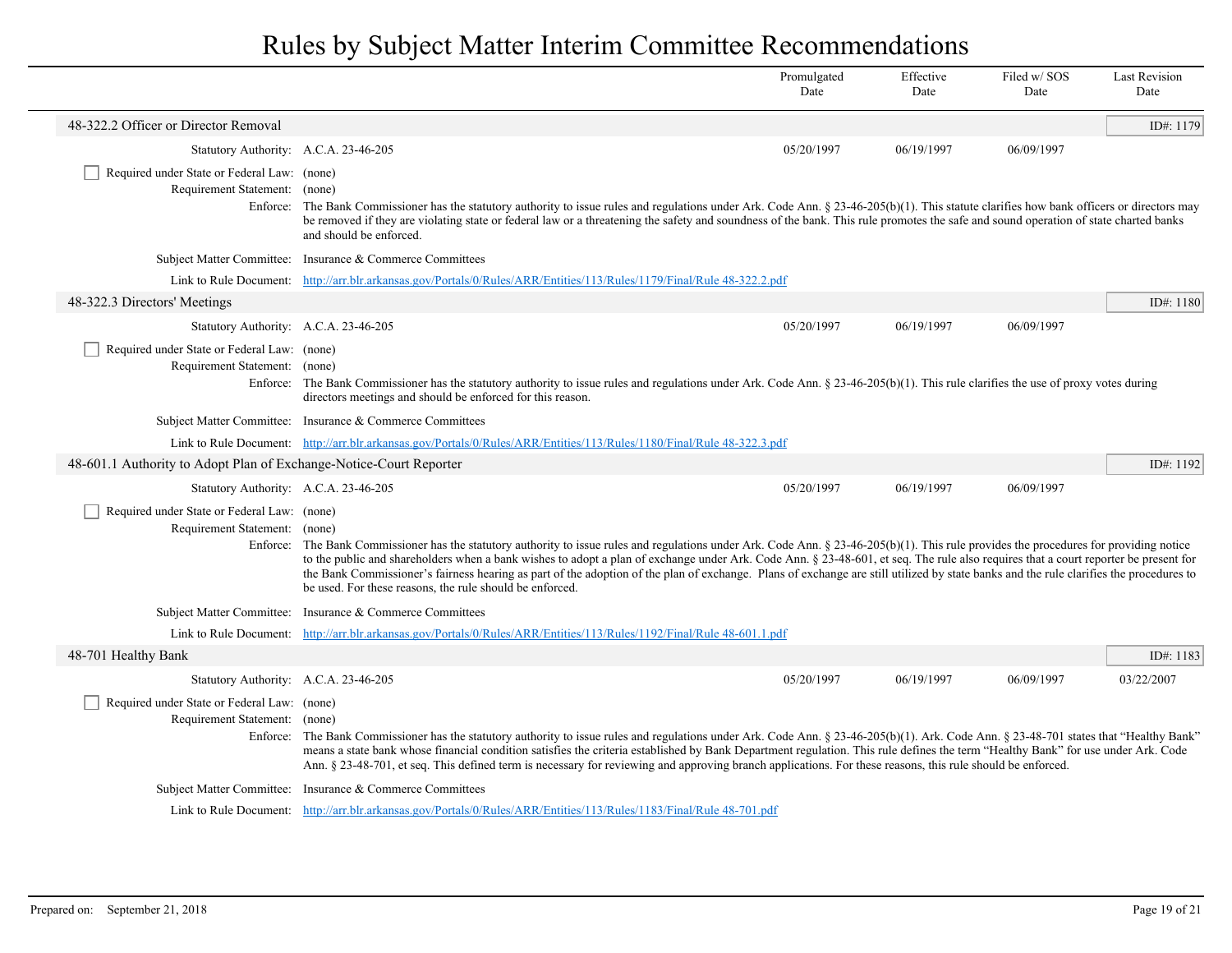|                                                                              |                                                                                                                                                                                                                                                                                                                                                                                                                                                                                                                                            | Promulgated<br>Date | Effective<br>Date | Filed w/SOS<br>Date | <b>Last Revision</b><br>Date |
|------------------------------------------------------------------------------|--------------------------------------------------------------------------------------------------------------------------------------------------------------------------------------------------------------------------------------------------------------------------------------------------------------------------------------------------------------------------------------------------------------------------------------------------------------------------------------------------------------------------------------------|---------------------|-------------------|---------------------|------------------------------|
| 48-702.1 Relocation of Existing Full Service Branch                          |                                                                                                                                                                                                                                                                                                                                                                                                                                                                                                                                            |                     |                   |                     | ID#: 1185                    |
| Statutory Authority: A.C.A. 23-46-205                                        |                                                                                                                                                                                                                                                                                                                                                                                                                                                                                                                                            | 06/24/1999          | 07/16/1999        | 07/06/1999          | 03/22/2007                   |
| Required under State or Federal Law: (none)<br>Requirement Statement:        | (none)<br>Enforce: The Bank Commissioner has the statutory authority to issue rules and regulations under Ark. Code Ann. § 23-46-205(b)(1). This rule establishes the procedure and fee for<br>relocating a full service bank branch and should be enforced for this reason.                                                                                                                                                                                                                                                               |                     |                   |                     |                              |
|                                                                              | Subject Matter Committee: Insurance & Commerce Committees                                                                                                                                                                                                                                                                                                                                                                                                                                                                                  |                     |                   |                     |                              |
|                                                                              | Link to Rule Document: http://arr.blr.arkansas.gov/Portals/0/Rules/ARR/Entities/113/Rules/1185/Final/Rule 48-702.1.pdf                                                                                                                                                                                                                                                                                                                                                                                                                     |                     |                   |                     |                              |
| 48-702.2 Short Distance Relocation                                           |                                                                                                                                                                                                                                                                                                                                                                                                                                                                                                                                            |                     |                   |                     | ID#: $1186$                  |
| Statutory Authority: A.C.A. 23-46-205                                        |                                                                                                                                                                                                                                                                                                                                                                                                                                                                                                                                            | 06/24/1999          | 07/16/1999        | 07/06/1999          | 03/22/2007                   |
| Required under State or Federal Law: (none)<br>Requirement Statement: (none) | Enforce: The Bank Commissioner has the statutory authority to issue rules and regulations under Ark. Code Ann. $\S 23-46-205(b)(1)$ . This rule clarifies the procedure for the short distance<br>relocation of a full service bank under Ark. Code Ann. § 23-48-702. For this reason, this rule should be enforced.                                                                                                                                                                                                                       |                     |                   |                     |                              |
|                                                                              | Subject Matter Committee: Insurance & Commerce Committees                                                                                                                                                                                                                                                                                                                                                                                                                                                                                  |                     |                   |                     |                              |
|                                                                              | Link to Rule Document: http://arr.blr.arkansas.gov/Portals/0/Rules/ARR/Entities/113/Rules/1186/Final/Rule 48-702.2.pdf                                                                                                                                                                                                                                                                                                                                                                                                                     |                     |                   |                     |                              |
| 48-702.3 Limited Purpose Offices                                             |                                                                                                                                                                                                                                                                                                                                                                                                                                                                                                                                            |                     |                   |                     | ID#: 1187                    |
| Statutory Authority: A.C.A. 23-46-205                                        |                                                                                                                                                                                                                                                                                                                                                                                                                                                                                                                                            | 05/20/1997          | 06/19/1997        | 06/09/1997          | 03/22/2007                   |
| Required under State or Federal Law: (none)<br>Requirement Statement: (none) | Enforce: The Bank Commissioner has the statutory authority to issue rules and regulations under Ark. Code Ann. § 23-46-205(b)(1). This rule clarifies the procedure for establishing a<br>limited purpose office under Ark. Code Ann. § 23-48-702 and should be enforced for this reason.                                                                                                                                                                                                                                                  |                     |                   |                     |                              |
|                                                                              | Subject Matter Committee: Insurance & Commerce Committees                                                                                                                                                                                                                                                                                                                                                                                                                                                                                  |                     |                   |                     |                              |
|                                                                              | Link to Rule Document: http://arr.blr.arkansas.gov/Portals/0/Rules/ARR/Entities/113/Rules/1187/Final/Rule 48-702.3.pdf                                                                                                                                                                                                                                                                                                                                                                                                                     |                     |                   |                     |                              |
| 48-703.1 Expedited, Standard, and Mobile Branch Application Procedures       |                                                                                                                                                                                                                                                                                                                                                                                                                                                                                                                                            |                     |                   |                     | ID#: 1188                    |
| Statutory Authority: A.C.A. 23-46-205                                        |                                                                                                                                                                                                                                                                                                                                                                                                                                                                                                                                            | 05/20/1997          | 06/19/1997        | 06/09/1997          | 03/22/2007                   |
| Required under State or Federal Law: (none)<br>Requirement Statement: (none) | Enforce: The Bank Commissioner has the statutory authority to issue rules and regulations under Ark. Code Ann. § 23-46-205(b)(1). This rule establishes the procedures on filing expedited,<br>standard, and mobile branch applications under Ark. Code Ann. § 23-48-703. It also establishes the fees for filing such applications. These applications are frequently used by state<br>banks and this rule offers them a relatively quick and efficient means to file these applications. This rule should be enforced for these reasons. |                     |                   |                     |                              |
|                                                                              | Subject Matter Committee: Insurance & Commerce Committees                                                                                                                                                                                                                                                                                                                                                                                                                                                                                  |                     |                   |                     |                              |
|                                                                              | Link to Rule Document: http://arr.blr.arkansas.gov/Portals/0/Rules/ARR/Entities/113/Rules/1188/Final/Rule 48-703.1.pdf                                                                                                                                                                                                                                                                                                                                                                                                                     |                     |                   |                     |                              |